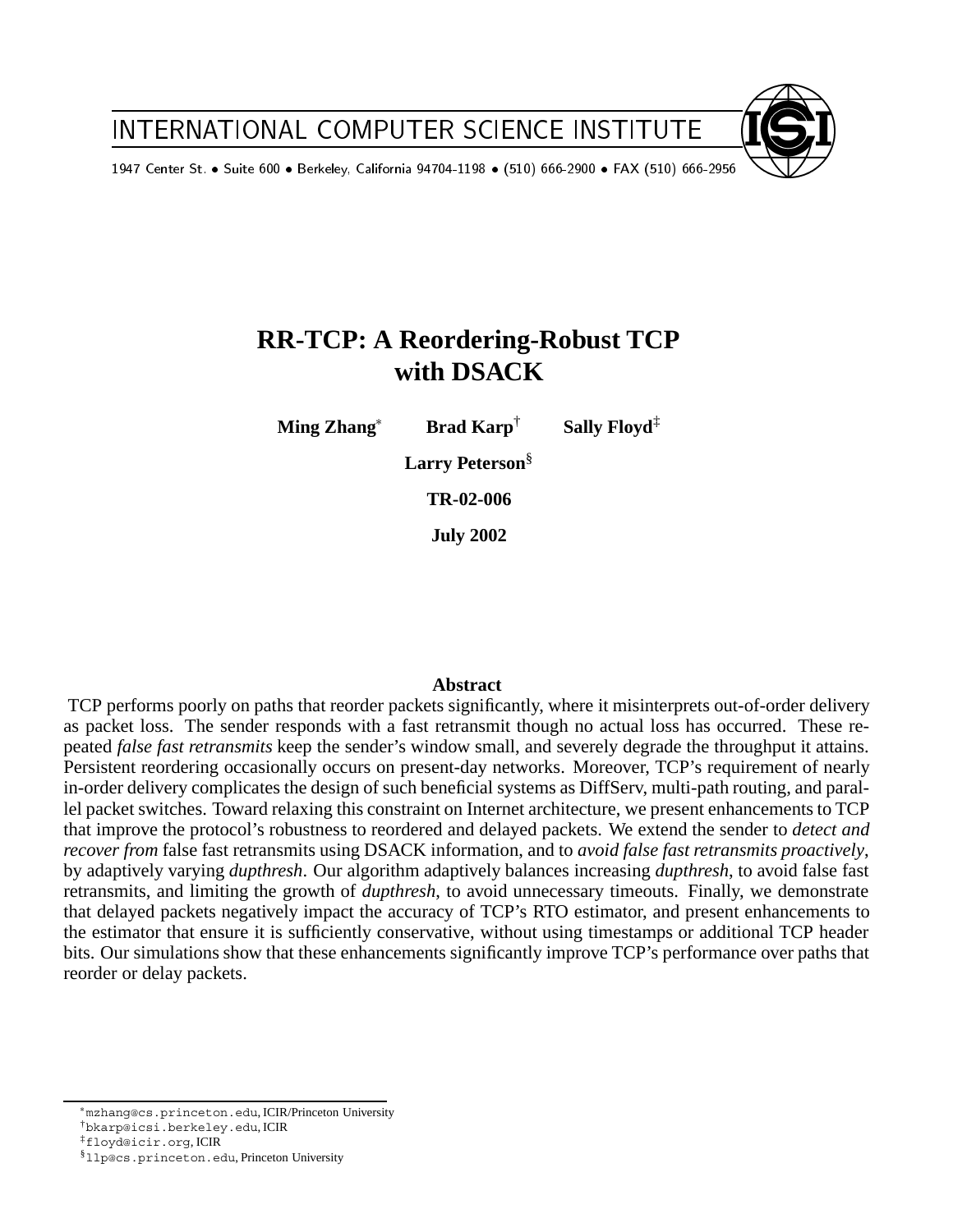# **1 Introduction and Motivation**

In today's Internet, deployment of systems that introduce packet reordering in their normal course of operation, regardless of their other benefits, is strongly ill-advised. This taboo derives from the poor throughput TCP achieves under reordering, and the predominance of TCP traffic on the Internet. To the extent that reordering occurs today, it is generally perceived as a transient malfunction, or as an indication that a technology is maladapted for use with TCP. Examples include:

**Measured Transient Behavior:** When the route to a particular destination oscillates among multiple alternatives, each of which may have a different round-trip time (RTT), reordering may result [19]. Routers have been observed to cease forwarding while processing a routing update, and intersperse the delayed packets with new arrivals, causing reordering [20].

**High-Speed Switches:** Bennett [5] *et al.* show that MAE-East reordered packets frequently. They argue that striping of packets across multiple links between neighboring switches combined with work-conserving switch architectures must produce reordering.

**Satellite Links:** Satellite links have very long RTTs, typically on the order of several hundred milliseconds. To keep the pipe full, link-layer retransmission protocols for such links must continue sending subsequent packets while awaiting an ACK or NAK for a previously sent packet. Here, a link-layer retransmission is reordered by however many packets were sent between the original transmission of that packet and the return of the ACK or NAK [22].

A reordering-robust TCP would perform better in these cases. But the most compelling reasons to improve TCP's robustness to reordering are the beneficial systems that *cannot be deployed*, because they introduce reordering, or are *restricted in their utility* because of the in-order delivery requirement. Such systems include:

**Multi-Path Routing:** Routing a TCP flow's packets over multiple routes with distinct bottlenecks will increase the total endto-end bandwidth available to the flow. Overlay networks are poised to offer this functionality. But the resulting divergent routes can easily have RTTs that differ sufficiently to cause significant packet reordering. While a multi-path routing scheme could still offer benefit by always routing a single flow's packets on one route, this approach doesn't let one flow use the total available capacity on all routes, and requires the router dividing packets among routes to use flow identifier information in making per-packet forwarding decisions.

**Parallelism in Packet Forwarding:** A promising technique for building inexpensive high-speed routers is to use parallel forwarding and/or switching hardware. Successive packets that arrive at a router, even on the same link, may be forwarded and/or switched simultaneously by independent hardware. This simple parallel approach ignores ordering between packets processed simultaneously, and introduces reordering when packets require different processing delays. Enforcing in-order delivery in such architectures significantly increases their complexity [8], and in the case of switching, eliminates much of the cost savings of the parallel hardware approach.

**Differentiated Services:** Packets sent by a host may be given different per-hop behaviors (PHBs) under DiffServ [6]. PHB markings cause routers to treat packets with different drop behaviors or forwarding precedences, among other per-hop behaviors. A single TCP flow's packets generally cannot be marked with different PHBs, because the different forwarding behaviors may cause reordering. This restriction is no minor limit on the usefulness of DiffServ. It is entirely possible that a single flow's sending rate may exceed that permitted by a traffic profile enforced by a traffic conditioner for a "premium" PHB. In such a case, the conditioner may either drop out-of-profile packets, or assign them a different PHB—and thus risk reordering the flow's packets. Both alternatives reduce TCP's throughput. To avoid these pitfalls, *none* of that flow's packets may use the premium PHB if only a *few* are out-of-profile. The sender loses the utility of the premium PHB entirely, whereas it could realize (for example) a lower overall drop rate if *some* of the packets in the flow were marked with the Assured Forwarding PHB.

We seek to end this restriction on the Internet architecture by *enhancing TCP to improve its robustness on network paths that reorder packets.* In this paper, we describe a Reordering-Robust TCP (RR-TCP).

It is TCP's inability to distinguish reordering from packet loss that causes the protocol to perform poorly on paths that deliver packets out of order. Losses, falsely detected or genuine, cause TCP to send more slowly. Yet this mistaking of reordering for loss is not fundamental to window-based congestion control. Rather, it is an artifact of the design of TCP's fast retransmit mechanism, which arbitrarily concludes that a packet must have been lost if it is still missing at the receiver after *three* packets sent later have arrived at the receiver. On a network path that reorders packets more than minimally, this choice of three is too aggressive in concluding loss; waiting longer before concluding loss might reveal that the packet wasn't lost at all, but only delayed en route. Herein lie two of the fundamental costs when improving TCP's throughput under reordering:

- End-to-end delay for packets dropped and subsequently retransmitted will increase, because reordering tolerance means the sender must wait longer before determining a loss has occurred.
- Congestion response will be less timely, because detection of loss is the primary feedback in detecting network congestion.

Clearly, there is a tension between timely detection of loss and being forgiving in case packets arrive out-of-order. We demonstrate in this work that a properly extended TCP sender can achieve significantly improved robustness to reordering, without sending significantly more aggressively in the face of genuine congestion.

The DSACK extension [11] to SACK TCP [16] is a useful tool for making the TCP sender more robust to reordering. DSACK reports to the sender when duplicate packets (for the same sequence number) arrive at the receiver. Should the sender incorrectly conclude that a packet was dropped rather than reordered, and retransmit that packet, it will later learn so from a DSACK that the receiver returns once both the original packet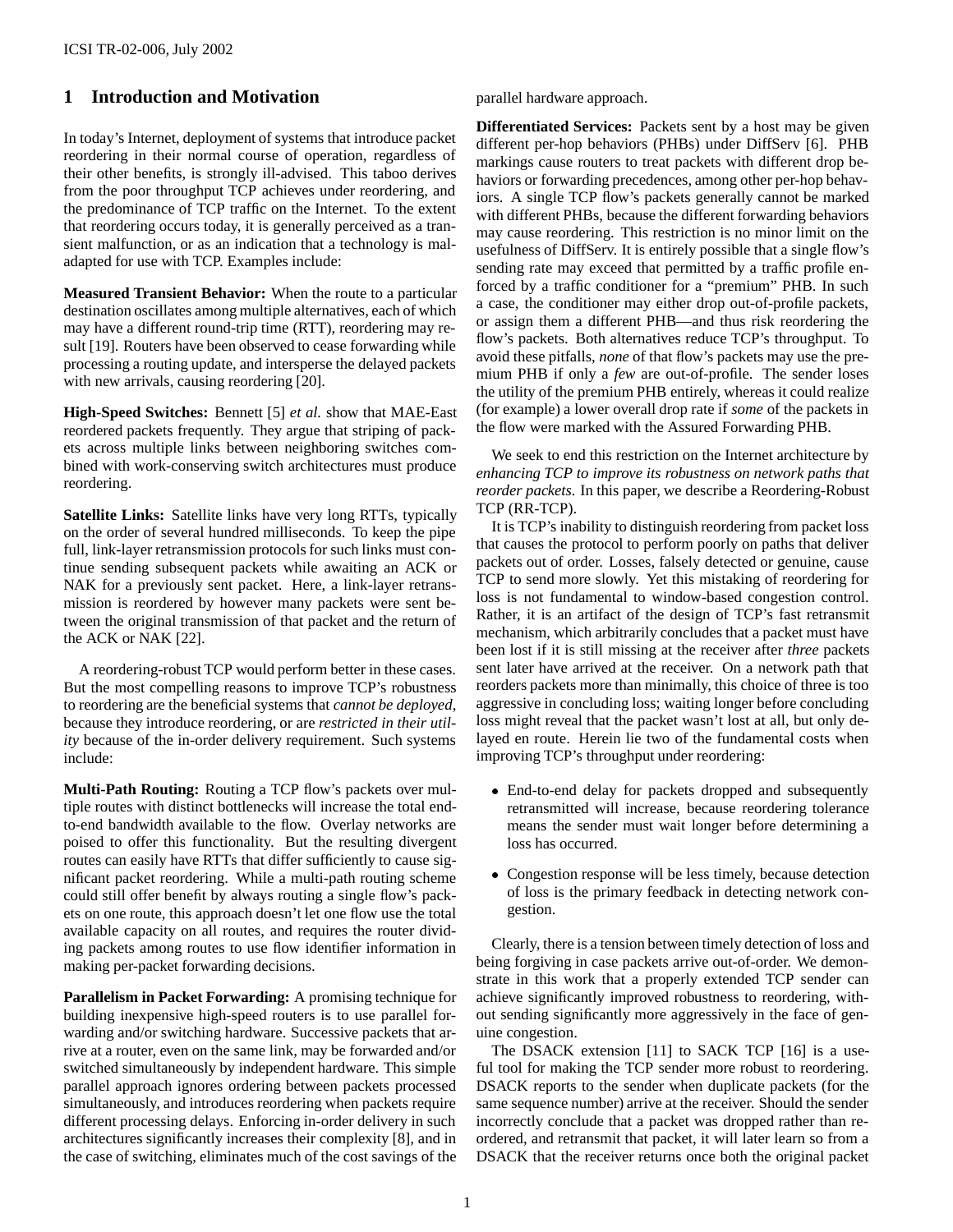and the spurious retransmission of it arrive. DSACK doesn't specify the sender's actions; it only provides duplicate receipt information to the sender. While the sender only learns of a spurious retransmission from DSACK after at least a full RTT, we show that this information is still quite useful in adapting the sender's behavior, both in "backing out" the recent incorrect window reduction, and in avoiding future spurious retransmissions.

We present a control loop for dynamically adapting the trigger for TCP's fast retransmit, based on measurements the sender takes of the reordering behavior of the network. The control loop uses reordering behavior learned from SACKs and DSACKs, fast retransmit events, and timeout events as feedback, and aims to *maximize the throughput* achieved by a connection. A key difference between our control loop and the prior work in this area is that we use information concerning timeouts to avoid making TCP *too tolerant* of reordering; we show in Sections 4 and 5 that excessive reordering tolerance leads to timeouts and *reduced* throughput. The control loop presented in this paper uses more state at the sender than do previous approaches; we seek to demonstrate that this additional state confers greater performance benefits than prior, lower-cost approaches. Finally, we propose a simple change to TCP's RTO estimator that renders it sufficiently conservative on paths that significantly delay packets, *without* requiring TCP header information beyond that provided by DSACK.

The end result, RR-TCP, offers significantly enhanced throughput on reordering paths, as demonstrated in simulations. Its deployment could substantially loosen the in-order delivery restriction on the Internet architecture.

We proceed in the remainder of this paper as follows: Section 2 describes the phenomenon of *false fast retransmit*, responsible for TCP's poor performance on reordering paths, and reports on other dynamics of fast retransmit that affect performance on reordering paths. Section 3 catalogs related work in TCP and reordering. In Section 4, we present the algorithmic components of RR-TCP's reordering adaptation control loop. A detailed performance evaluation of RR-TCP in simulation can be found in Section 5. We conclude by suggesting future avenues of research in Section 6, and summarizing our findings in Section 7.

## **2 Fast Retransmit and Reordering**

The fast retransmit and fast recovery mechanism, first implemented in 4.3BSD Reno TCP and described in RFC 2581 [2], allows TCP to detect loss without experiencing a retransmit timeout (RTO). After the loss, packets that arrive at the receiver cause it repeatedly to acknowledge the *same* highest contiguous sequence number received thus far. A sender that implements fast retransmit uses the return of these *duplicate acknowledgements* (duplicate ACKs) to detect loss. Using fast retransmit allows the sender to reduce its congestion window by half without going idle until the one-second-minimum retransmit timer expires, or having to slow-start from a window of a single packet.

Fast retransmit obviously requires a choice of *how many* duplicate ACKs the sender must receive before it concludes that the network has dropped a packet. This parameter, *dupthresh*, is fixed at three duplicate ACKs in the fast retransmit specification, which states, "Since TCP does not know whether a duplicate ACK is caused by a lost segment or just a reordering of segments, it waits for a small number of duplicate ACKs to be received." [2] Clearly, this choice assumes that the network hardly ever perturbs a packet's position in the stream sent by the sender by more than three packets' distance; otherwise, fast retransmit would incorrectly conclude that loss has occurred, and halve the congestion window needlessly.

This section describes the interactions between fast retransmit and reordering, and how they affect TCP's performance. We restrict our attention herein to the effects of reordering on the TCP sender's retransmission behavior and window size. The sender enhancements we will propose are robust *both* to reordered data packets and reordered ACKs. Reordered ACKs have been shown to have other effects outside the scope of this paper, *e.g.,* increasing the burstiness of the sender.

## **2.1 False Fast Retransmit**

The *false fast retransmit* phenomenon limits TCP's throughput when the network reorders a connection's packets. We demonstrate the phenomenon in Figure 1. Here, the first packet in the first window shown is delayed by 0.45 seconds, while subsequent packets are not delayed, such that the first packet arrives after the remainder of the packets in the window. Just after one second, a cluster of duplicate ACKs arrives at the sender, triggering fast retransmit of the delayed packet, and causing the window size to be halved, though no loss has occurred. As reorderings recur, this process will repeat, and beat down the sender's window, resulting in a severe throughput reduction unwarranted by the network's congestion status. On network paths that reorder, a value of *dupthresh* greater than the distance in packets a segment is displaced in the packet stream will prevent false fast retransmits.



Figure 1: Example of a false fast retransmit; packet number *vs.* time. Times are at sender. The first packet sent is delayed by 0.45 s.

Figure 1 has one other important aspect: it demonstrates the use of DSACK information in *recovering* from a window reduction caused by a false fast retransmit. Should the sender learn from a DSACK it receives that a retransmitted packet was not dropped, it can undo the window reduction made at the time of the retransmission. Here, the DSACK arrives at approximately time 1.45. Note that the sender restores its old window of sixteen packets thereafter. Prior work on TCP's response under reordering, described in Section 3, investigates this recovery after learning of spurious retransmission; our work extends recovery by additionally *avoiding* false fast retransmits.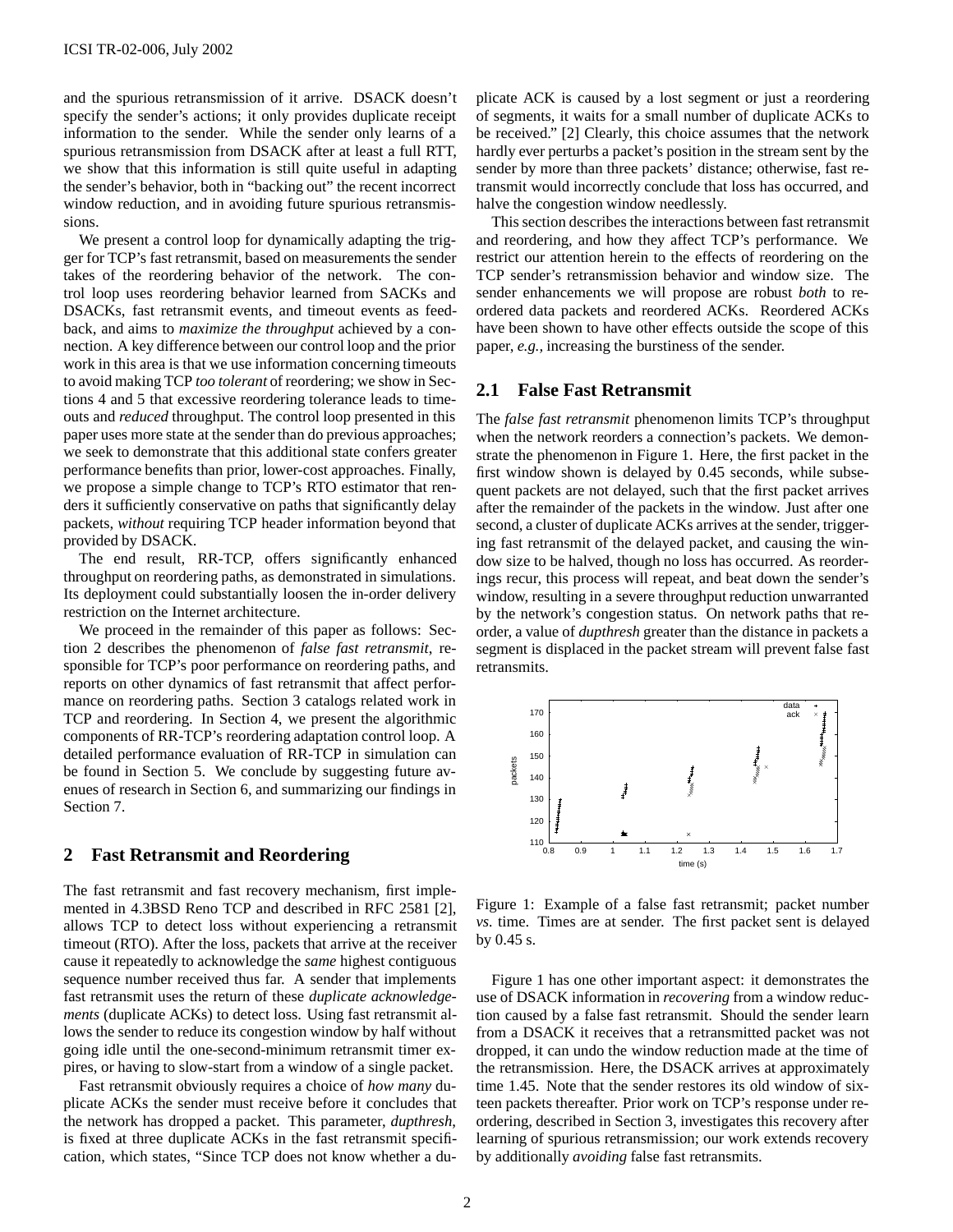# **2.2 Risks of Increasing** *dupthresh*

Unfortunately, increasing *dupthresh* is not without cost. While progressively greater *dupthresh* values prevent the TCP sender from wrongly concluding that progressively longer reorderings are losses, these greater *dupthresh* values make the TCP sender *respond more slowly after real packet drops*. Should *dupthresh* grow large, risks include:

- generation of timeouts, because insufficient duplicate ACKs return to trigger fast retransmit after a loss;
- significantly increased end-to-end delay for dropped packets—even if enough duplicate ACKs return, the fast retransmit will be delayed until they all arrive; interactive transfers or video over TCP, as done by the popular RealVideo application, are intolerant of spikes in end-to-end packet delay;
- delayed response of TCP to congestion, also because fast retransmit is delayed and limited transmit (described in the next section) may send multiple congestion windows (*cwnd*) of additional packets as duplicate ACKs arrive;
- drastic lengthening of transfer times for short transfers, when a loss occurs near the end of a short transfer, because there are insufficient packets left to send to provoke a fast retransmit, and a one-second-minimum timeout will result, instead.

There is a clear tradeoff between avoiding false fast retransmits and the above-enumerated risks. A scheme for adapting *dupthresh* must balance these opposing goals. Increasing *dupthresh* alone is insufficiently adaptive; an algorithm for reducing *dupthresh* is also needed.

# **2.3 Limited Transmit and** *dupthresh*

One further detail of fast retransmit bears mention: the *limited transmit* extension, currently a Proposed Standard in the IETF [1]. Under limited transmit, the sender is permitted to send one new data packet for each of the first two duplicate ACKs that arrive. This behavior aids the sender in accumulating three duplicate ACKs after a loss, even when its window is small. On the majority of paths, the RTT is far shorter than the one-second-minimum RTO. Limited transmit allows senders on these paths with even a window of three packets to recover from a single packet loss with fast retransmit, rather than with a timeout. While limited transmit permits the sender to send two packets beyond its current congestion window, it only sends these packets in response to the ACK clock, and so does not significantly deviate from TCP's congestion control model.

The proposers of limited transmit specifically avoid considering a *dupthresh* of any value other than three. If we are to consider greater *dupthresh* values, the degree to which the sender sends beyond its current congestion window will increase. Together with the work we present on varying *dupthresh*, we also extend limited transmit to permit sending up to one additional congestion window's worth of packets. Note that this limit only matters when *dupthresh* is greater than the current congestion window size; otherwise, it is *dupthresh* itself that limits the number of packets sent with limited transmit. There are reasons for

attention to the number of packets limited transmit allows beyond the current congestion window. They include:

- Flows that do not use limited transmit will send fewer packets after a loss than flows that do.
- The extra transmissions of limited transmit may cause retransmissions by competing flows to be dropped.
- In cases where there is very little statistical multiplexing at the bottleneck, a flow using limited transmit may be substantially responsible for the congestion at the bottleneck, and may send packets under limited transmit that will only congest the bottleneck further.
- Limited transmit can delay fast retransmit's reduction of the congestion window. After a single loss, if *dupthresh* is very great, sending *k* times the congestion window size of packets with limited transmit delays window reduction by *k* RTTs.

These statements all relate to the aggressiveness of a TCP that uses limited transmit, *vs.* that of a TCP that does not. Note that they apply to *all* incarnations of limited transmit, regardless of the *dupthresh* value, and whether limited transmit will send up to *dupthresh* – 1 packets. Yet the number of packets sent by limited transmit affects the degree to which these arguments are a concern.

Nevertheless, no matter how many packets limited transmit sends, it is always self-clocking. Bansal *et al.* [4] show that under conditions of appreciable statistical multiplexing, selfclocking congestion control protocols do not cause high packet drop rates at a bottleneck for protracted periods. Their result applies to protocols that respond slowly to congestion, such as TFRC [10], which requires four to eight RTTs to cut its sending rate by half, even under persistent congestion. Thus, our choice of permitting limited transmit to send up to one ACK-clocked additional congestion window's worth of data when *dupthresh* is great does not make TCP significantly more aggressive; it merely slides TCP in the direction of being a more slowly responding congestion control protocol.

Most importantly, we stress that the work we present is *independent* of the number of packets limited transmit may send. Our algorithms for varying *dupthresh* in response to reordering confer quantitatively similar performance improvements whether we permit *no* limited transmit, one congestion window's worth, or two congestion window's worth.

Finally, note that the number of packet transmissions permitted by limited transmit determines the maximum reordering length for which an increased *dupthresh* is useful in improving TCP's throughput. If *dupthresh* becomes greater than the total number of packets that limited transmit is willing to send, the sender will be unable to keep the pipe full during reorderings longer than the bound on limited transmit. Thus, there is a tradeoff between the maximum reordering length for which TCP will be robust, and restricting the delay of TCP's response to loss by limiting the bound on limited transmit.

# **2.4 Delay and Reordering**

The phenomena of delay and reordering are related. It is possible to have delay without reordering (*e.g.,* a router buffers all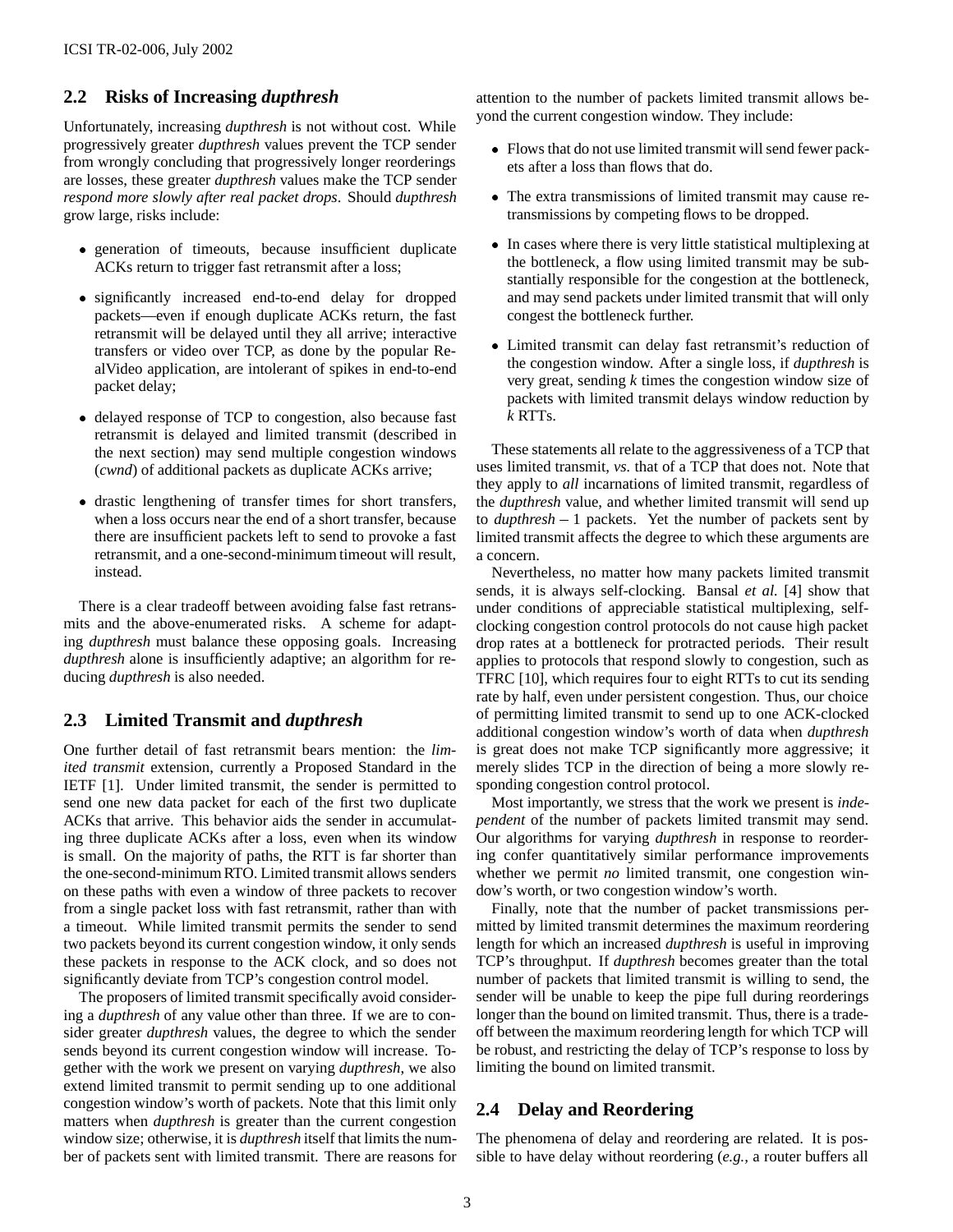packets for a period in-order, then continues forwarding), but this case is out-of-scope of our investigation. Instead, we view reordering as a process that causes a packet or packets to be delayed, such that they arrive later than packets *sent later* by the sender. In the eyes of TCP, delaying a packet and "accelerating" a packet are equivalent; both cause a packet with a higher sequence number to arrive before a packet with a lower sequence number. Throughout this work, we use the convention of referring to reordering as being caused by the delay of packets. The model we use for delay provides for a percentage of packets to be delayed and a distribution of delay times for packets selected to be delayed. Each packet is delayed independently, except where noted otherwise.

# **3 Related Work**

This section describes prior work in improving TCP's performance on networks that delay or reorder packets, and differentiates our work from this earlier research.

Floyd [9] proposes using an extended version of SACK information to back out a window reduction after learning of a false fast retransmit. This proposal evolved into DSACK [11], which offers the sender information about duplicate packets that reach the receiver, but doesn't specify how the sender uses the information to recover from spurious retransmissions.

Ludwig [15] studies the spurious retransmission problem, both for spurious timeouts and spurious fast retransmits. The work does not consider adaptation of *dupthresh* to *avoid* spurious retransmissions; it only backs out window reductions that are found to have been made in response to packet delays or reorderings. Ludwig does not use DSACK to notify the sender of duplicates. Rather, he proposes two alternatives. The first is to use TCP timestamps on every packet [13], such that the different timestamps on the original and retransmission return in ACKs, and reveal to the sender that the ACKs are for distinct transmissions of the same packet. The second is to use a reserved bit in the TCP header, dubbed the RTX bit [15], to mark every packet as either an original or a retransmission. An ACK reflects the RTX bit value of the data packet it acknowledges. Timestamps add twelve bytes to each packet's length, and render presentday header compression schemes ineffective; requiring their use is therefore strongly undesirable. The RTX bit uses one of only three remaining unused bits in the TCP header; primarily for this reason, it has been withdrawn from the IETF standards process. Both the timestamp and RTX bit proposals have two advantages over DSACK. First, both timestamps and the RTX bit fully disambiguate whether an ACK corresponds to the original packet transmission or a retransmission; DSACK does not. Second, DSACK cannot notify the sender of duplicates until *both* the original and retransmitted packets reach the receiver, whereas either of Ludwig's schemes may notify the sender up to one RTT earlier that a retransmission was spurious. We examine the performance difference between the RTX bit and DSACK in Section 5.1.1.

Blanton and Allman [7] use DSACK information to restore the sender's congestion window size after detecting false fast retransmits, *and* to increase *dupthresh* with the aim of avoiding future false fast retransmits. They do not study the potential negative effects of an increased *dupthresh*, and present no other strategy for reducing *dupthresh* than resetting it to three packets upon a timeout. In their work, they consider six strategies for increasing *dupthresh*; we name them with short textual tags to ease referring to them later. DSACK-BL-R detects and recovers from false fast retransmit but doesn't vary *dupthresh*. Three strategies directly manipulate *dupthresh*: increasing *dupthresh* by a constant value (one in their simulations) every time a false fast retransmit occurs (DSACK-BL-INC); averaging *dupthresh* with the number of duplicate ACKs that caused a false fast retransmit, each time such an event occurs (DSACK-BL-AVG); and setting *dupthresh* to an exponentially weighted moving average of the number of duplicate ACKs received at the sender (DSACK-BL-EWMA). These schemes limit *dupthresh* to a maximum of 90% of the current congestion window. Their other two strategies involve the use of a timer to delay fast retransmit. One sets the timer's value to the delay between the arrival of the first duplicate ACK and the return of the first ACK for the delayed packet (DSACK-BL-TIMEDEL). The other increments the timer's value by a constant value (10 ms in their simulations) each time a false fast retransmit is encountered (DSACK-BL-TIMEINC). For the timer-based schemes, the maximum value the timer can reach is half TCP's smoothed round-trip time estimate, and the timer is never reduced in its length. These schemes all hold less state at the sender than the ones we propose, but they do not address the negative effects of too great a *dupthresh*, or too long a timer.

# **4 Algorithms**

This section describes our algorithms for enhancing TCP's robustness to reordering. We begin with a simple scheme that the sender uses to sample the reordering length distribution experienced by the data packets sent on a connection. Next, we show how to use the reordering length distribution to increase *dupthresh* in such a way as to avoid false fast retransmits. While increasing *dupthresh* on lossless paths yields improved throughput, this simplistic strategy is problematic on lossy paths, where a dropped packet that could have triggered a fast retransmit with the default *dupthresh* of 3 may instead cause a timeout.

Motivated by this difficulty, we present a strategy for *reducing dupthresh* adaptively in response to timeouts. The combined increase/decrease scheme for *dupthresh* balances the tradeoff between false fast retransmits and timeouts using a cost function that quantifies the reduction in throughput associated with a false fast retransmit, *vs.* the reduction in throughput associated with a timeout. The result is a heuristic for adapting *dupthresh* in response to false fast retransmit and timeout events that the sender experiences.

We complement the *dupthresh* adaptation algorithm with an improvement to TCP's RTO estimator that eliminates a sampling bias that causes RTOs to be too aggressive on paths that delay packets. Today's SACK TCP avoids sampling RTTs for all retransmitted packets, in accordance with Karn's Algorithm [14], whether by fast retransmit or timeout, because the sender cannot know whether an ACK matches a data packet's original transmission or its retransmission. Because delayed (reordered) packets are likely to trigger retransmissions, they are less likely to be included in TCP's RTO estimator, and produce RTO estimates that are too short. We enhance the RTO estimator to include RTT samples for falsely retransmitted packets, *without* requiring the use of timestamps or any other extension to the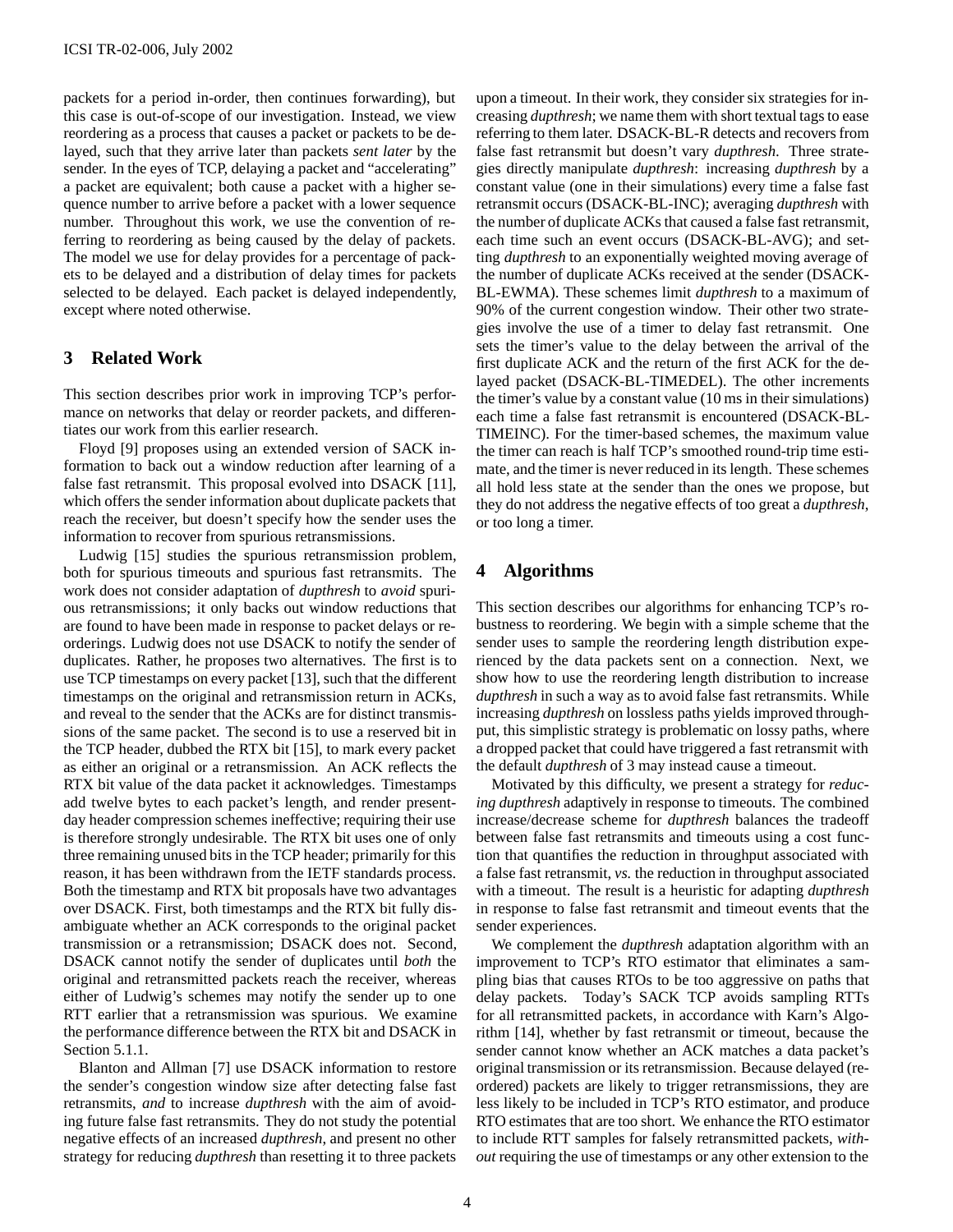TCP header.

# **4.1 Reordering-Related State: The Scoreboard**

The SACK TCP scoreboard data structure [17] stores per-packet state at the sender concerning recently transmitted packets. It offers a natural framework for storing per-packet reorderingrelated information: whether a fast retransmit is false, the duration of false fast retransmit, and the length of the reordering a packet experiences. We record each fast retransmit's starting time and window reduction amount in the scoreboard entry for the retransmitted packet. If the fast retransmit is later identified as false, we record the interval between the start and end of the false fast retransmit, during which the window was unnecessarily halved.

Measurement of reordering length is more nuanced. There are two phases to sampling the distribution of reordering lengths experienced by packets: *measuring* the reordering length for each packet, and *aggregating* these samples into a histogram of reordering lengths recently observed on the connection's path.

It is important to note that the extensions we describe to the scoreboard here *do not change the asymptotic storage or computation requirements of scoreboard maintainance.* The fields we add to the scoreboard affect the bytes per packet recorded in the scoreboard, not the number of packets stored in the scoreboard. And the reordering length histogram is small, as it only stores events for reordered packets. Thus, the techniques we describe are not significantly different in cost from SACK TCP, which is already widely deployed [18].

#### **4.1.1 One Packet's Reordering Length**

For the TCP sender to avoid a false fast retransmit after a packet is reordered, its *dupthresh* must be greater than the number of duplicate ACKs the reordering generates. When packet *i* is delayed, one duplicate ACK will arrive at the sender for each packet  $i + 1$  ::  $i + k$  that arrives at the receiver before packet *i*. Thus, the worst-case number of duplicate ACKs generated by the delay of packet  $i$  is  $k$ : the difference between the highest packet number ACKed or SACKed so far and the number of the delayed packet.<sup>1</sup>

Intuitively, when a packet is delayed and arrives out-of-order, there is a "hole" in the sender's scoreboard for that packet; the sender receives SACKs for packets sent later than the delayed packet *before* receiving the ACK or SACK for the delayed packet. Measuring the reordering length thus amounts to detecting when a returning ACK or SACK fills in a hole in the scoreboard corresponding to a packet number *greater*than the highest contiguous packet number previously acknowledged; the difference between the packet number of the "hole" and the greatest ACK or SACK number received so far is the reordering length.

For the moment, let us assume that ACKs are not dropped or reordered, and that delayed acknowledgement is not used. Here, the arrival of one packet at the receiver triggers one cumulative or selective ACK, that communicates the receipt of that one packet. In this case, a returning ACK or SACK block for a delayed packet must always close exactly a one-packet hole in



Figure 2: An example of reordering measurement using the scoreboard.

the scoreboard. This hole must lie between the previously acknowledged packet with the greatest contiguous packet number and the greatest packet number in the newly arriving ACK or SACK. Thus, where *i* is the greatest packet number in the newly arriving ACK or SACK, a sender measures the reordering length *r* by scanning the scoreboard as follows:

```
c = greatest contiguously ACKed packet number
m = greatest ACK or SACK number received so far
n = 0foreach packet k such that c < k \leq iif current ACK newly ACKs or SACKs k
    then
         h = k // found a hole
         n = n + 1endif
end
if n == 1 then
    r = m - hendif
```
When ACKs are dropped or reordered, a single returning ACK can close more than one hole in the scoreboard. The test for  $n = 1$  ignores samples where a returning ACK closes more than one hole, such that erroneous samples are not caused by dropped or reordered ACKs. It is important to note that this test makes the reordering length measurement mechanism robust against reordered ACKs; in Section 5.4, we demonstrate in simulation that reordered ACKs do not affect the throughput achieved by our TCP sender.

Figure 2 shows a simple example of the reordering length measurement mechanism. Here, packet 1 is displaced four packets later in the stream of data packets that arrive at the receiver. SACKs return to the sender for packets 2... 5. The scoreboard in the figure is shown at the moment the cumulative ACK for packet 5 returns. The sender finds the hole at packet 1, and concludes a reordering length of 4.

When a packet is retransmitted, there is an ambiguity as to whether its ACK corresponds to the original transmission or the retransmission. When no DSACK for the retransmission returns, the sender discards the reordering length sample for the retransmitted packet, because that packet was lost, not reordered. When a DSACK does return, the sender pairs the original transmission with the first ACK to return, and the retransmission with the second, computes the reordering length for each, and takes their mean as a conservative approximation to the reordering length encountered by both packets. Note that this mean has the same value, regardless of which of the two possible pairings of ACKs with data packets are used.

TCP receivers are not intended to use delayed ACKs when they receive out-of-order packets [2], to promote the accumulation of duplicate ACKs at the sender. A look at the FreeBSD

We use packet numbers here for clarity of exposition; the correspondence between packet numbers and sequence numbers is abstracted away by the scoreboard data structure.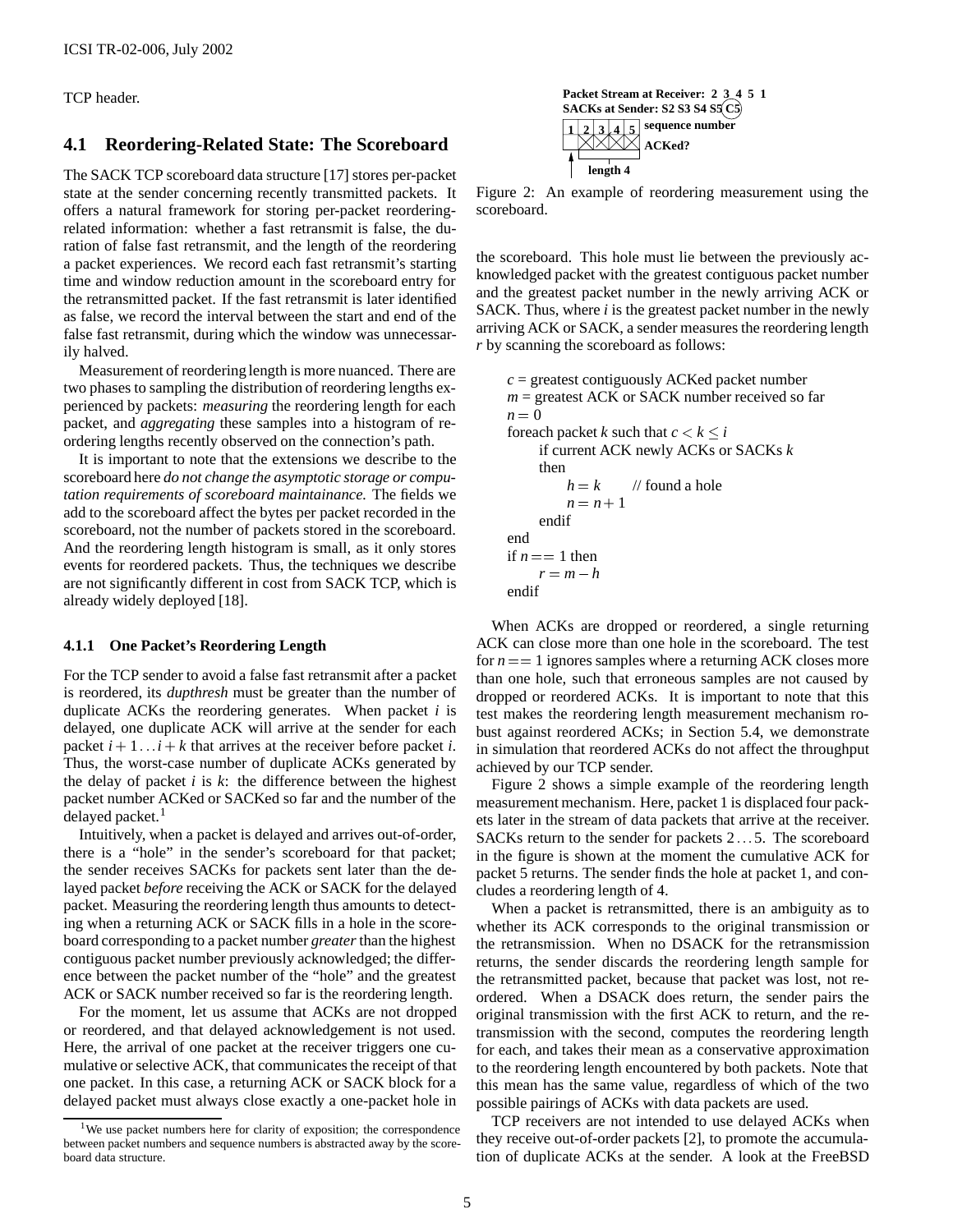4.3 TCP code reveals that a receiver only uses delayed ACK when *both* the newly arrived segment is contiguous with previously acknowledged data, *and* the reassembly queue (containing packets with sequence numbers greater than those contiguously acknowledged) is empty. We conclude from these facts that delayed ACKs are extremely unlikely to occur during a reordering epoch, between receipt of the first non-contiguous packet at the receiver, and the emptying of the reassembly queue.

It's possible to use the number of duplicate ACKs to measure reordering length. But the number of duplicate ACKs is affected strongly by delayed, dropped or reordered ACKs. The method described above is not, and also allows us to measure multiple reordering events within a single window of packets.

#### **4.1.2 Aggregating into the Reordering Histogram**

Samples of reordering lengths from each transmitted packet are stored in a *reordering histogram* as ACKs return to the sender. The bins in the histogram are reordering lengths; they count the number of packets that have experienced each reordering length between one and a configurable maximum. The histogram tracks the reordering history for a configurable period of time. Each reordering event stored in the histogram holds a timestamp. Periodically, events older than the history period are deleted from the histogram. At the cost of the associated state per connection, the histogram provides details of the reordering distribution to our *dupthresh* adjustment algorithms. The choice of a histogram for storing state related to reordering is one of many possible; Blanton and Allman explore alternatives that accumulate less state [7]. Our goal is to demonstrate the *best case* performance improvement that can be attained by using the most accurate and detailed reordering information—a histogram trades off increased accuracy and detail for increased state size. We stress that a histogram makes no assumption about the distribution of reordering lengths packets experience; for any persistent reordering process, a histogram will provide percentiles of reordering lengths.

Note that reordering length samples for retransmitted packets are delayed in their insertion into the histogram. For each retransmission of a packet, the sender must wait for the return of both an ACK and a DSACK, as described previously, before being able to determine the packet's reordering length. If no DSACK returns, we assume the original or retransmitted packet was dropped.

#### **4.1.3 Storage and Computational Costs**

The standard SACK sender implementation keeps a scoreboard for each open TCP connection. The reordering length measurement scheme we've described keeps additional state in two places for each connection: in the scoreboard and in the reordering length histogram. The standard SACK scoreboard already measures whether a packet has been retransmitted and whether it's been acknowledged. Reordering length measurement adds little further state; for each packet index in the scoreboard, the additional fields used are only a reordering length field and a DSACK block counter field. A single byte of storage per packet index suffices for reordering lengths of up to 63 packets (6 bits) and counting DSACK blocks (2 bits). Because the sender must buffer each unacknowledged packet (1500 bytes for Ethernet-MTU-sized packets), adding a byte of storage to the scoreboard per packet is truly insignificant. The reordering length histogram stores up to 1000 reordering events, each of which contains a timestamp (4 bytes provide sufficient resolution and magnitude) and pointer (another 4 bytes). This histogram can be allocated dynamically as reordering is encountered. It costs no storage on connections that do not encounter reordering, and storage proportional to the degree of reordering on connections that do, up to an 8K maximum. These storage requirements restrict cost to the connections that benefit. Again, our goal is to explore the best throughput attainable under reordering; other schemes may keep less state, but can be compared against this one, which uses detailed reordering information.

The computational cost of our reordering length measurement scheme involves scanning the scoreboard on receipt of each ACK, SACK, and DSACK, and modifying the reordering length histogram each time a reordered packet is found. The BSD/OS SACK implementation [3], as a representative SACK implementation, keeps a list of holes to track regions of sequence number space sent but not yet cumulatively ACKed or SACKed. That implementation scans this list to update it with every SACK it receives. Our reordering length measurement algorithm can easily be implemented on this data structure, and requires the same computation: a scan of this list on every received SACK, and additionally on every received new cumulative ACK. Note that each such scan costs computation proportional to the number of holes in the sequence number space, *i.e.,* the extent of packet reordering. Thus, reordering measurement only costs computation when reordering occurs, exactly when our scheme offers a throughput benefit. Upon detecting a reordered packet, there is a single histogram insertion requiring constant time. When a reordered packet expires from the histogram, its removal costs constant time. The oldest histogram members are checked for expiration on each insertion. A coarsegrained timer expires them when no insertions occur for a long period. Thus, the computational costs of measuring reordering length are negligibly greater than those of standard SACK.

# **4.2 Avoiding False Fast Retransmits: Increasing Dupthresh**

The reordering histogram summarizes the distribution of reorderings experienced by a connection's packets. A simple strategy for avoiding false fast retransmits is to choose the desired percentage of reorderings for which false fast retransmits are to be avoided, and to set *dupthresh* such that it equals that percentile value in the reordering length cumulative distribution. That is, if 90% of reordering events are of 8 packets or fewer, a *dupthresh* of 9 will avoid 90% of false fast retransmits. Even with a fixed percentile choice, *dupthresh* may vary over time, as the reordering histogram's contents change in accordance with the reordering behavior of the connection's path.

We refer to this algorithm as DSACK-FA, for **F**alse Fast Retransmit **A**voidance, and the percentage of reorderings the algorithm avoids as the *FA ratio*.

# **4.3 Avoiding Timeouts: Adapting the FA Ratio**

As described in Section 2.2, increasing *dupthresh* is not without cost. Potential negative effects of a too-large *dupthresh* include timeouts, long end-to-end delays for packets retransmitted after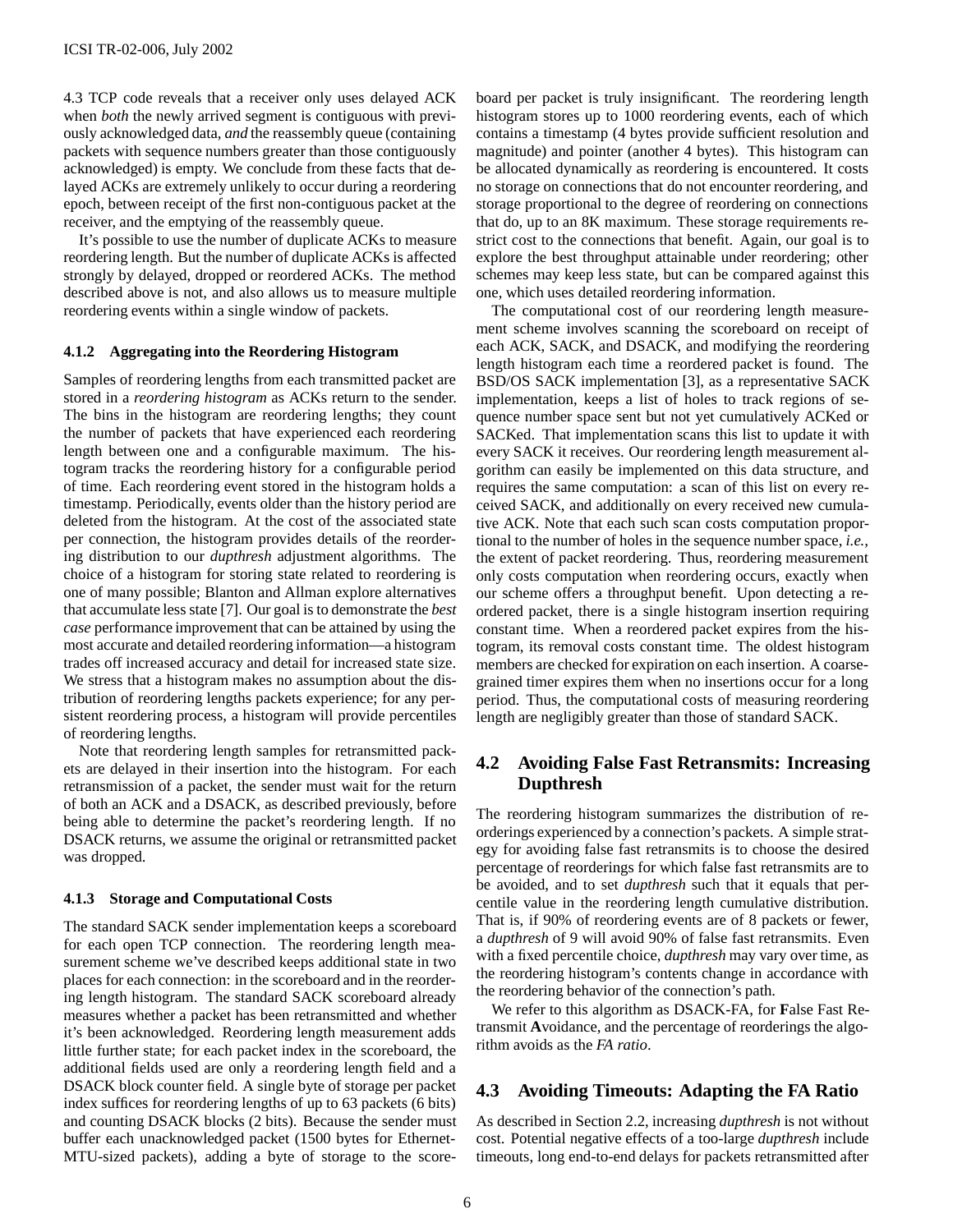drops, and a delayed response of TCP to congestion. To avoid these ills, an algorithm for reducing *dupthresh* is also needed.

Rather than directly varying *dupthresh*, we instead propose varying the FA ratio. Increasing the FA ratio will increase *dupthresh*, while decreasing the FA ratio will decrease *dupthresh*. A natural approach to building a control loop that governs adaptation of the FA ratio is to consider the relative costs of false fast retransmits and timeouts, and to set the FA ratio accordingly.

#### **4.3.1 Cost Function: RTOs**

Both false fast retransmits and timeouts have opportunity costs in needlessly missed packet transmissions. A false fast retransmit causes a window reduction by half, and this smaller window prevails until DSACKs return, and permit reinstatement of the previous window value. In contrast, timeouts have two main costs: the idle period after the full window of packets has been sent, but before the RTO expires; and slow start, during which the congestion window size must grow from one, and will be smaller than half the previous congestion window size for multiple RTTs. We distinguish between two types of timeouts:

- **False timeouts,** for which a DSACK eventually returns, occur when delay, not loss, causes an RTO.
- **True timeouts,** for which no DSACK returns, occur when loss causes an RTO.

Suppose that a TCP connection has a steady state window size *W*, a smoothed RTT of *R*, and a retransmission timeout period of *T*. TCP will send a maximum of  $k \times \text{cwnd}$  additional packets while duplicate ACKs return under limited transmit [1], which permits TCP to send new data in response to returning duplicate ACKs to ease triggering of fast retransmit.

A true timeout consists of three phases: an idle period, slow start, and linear increase beyond the halved window. Fast retransmits reduce throughput less than timeouts; they consist only of halving the window, and linear increase beyond the halved window. Thus, the *additional* cost of suffering a true timeout rather than a fast retransmit is only the idle period and slow start.

During the idle period, the sender misses the opportunity to transmit  $W\frac{T}{R} - W(1 + k)$  packets. During slow start up to  $W/2$ , the sender misses the opportunity to send  $(W - 1) + (W - 2) +$  $... + (W - W/2 + 1) + (W - W/2)$  packets, or:

$$
\sum_{i=0}^{\log_2 W - 1} [W - 2^i] = W(\log_2 W - 1) + 1
$$

packets. Thus, the total cost of a true timeout is:

$$
C(\text{true timeout}) = W(\frac{T}{R} + \log_2 W - k - 2) + 1
$$
g

packets. After a false timeout, when DSACK information returns, the pre-timeout congestion window is restored. Thus, there is no period of opportunity cost during linear increase of the congestion window, and the cost of a false timeout with window restoration under DSACK is roughly *equal* to that of a true timeout.<sup>2</sup>

#### **4.3.2 Cost Function: False Fast Retransmits**

The transmission opportunity cost after a false fast retransmit depends on the interval required for the sender to receive the DSACK that identifies the fast retransmit as false. Recall from Section 4.1 that the scoreboard measures, for each false fast retransmit, the duration of the wrongly reduced window (between the window reduction and the return of the DSACK, if any). We maintain an exponentially weighted moving average of this false fast retransmit duration, *D*. When  $D = R$ , the cost of a false fast retransmit is merely  $W/2$ ; the window was halved unnecessarily for only one RTT. When  $D > R$ , however, the cost is greater, as the reduced window is in effect for a longer period. Note that each subsequent RTT costs less, as linear increase of the congestion window progresses, until after  $W/2$  RTTs, when the original window value has been restored. Thus, for  $k = \lfloor D/R \rfloor$ , the cost of a false fast retransmit is bounded above by  $(W - \frac{W}{2}) + (W - \frac{W}{2} - 1) + \ldots + (W - \frac{W}{2} - (k - 1)),$  or:

$$
C(\text{false fast retransmit}) \le \sum_{i=0}^{k-1} \left[\frac{W}{2} - i\right] = \frac{k(W - k + 1)}{2}
$$

packets. Note that we limit k to  $W/2$  regardless of D, to cap the cost appropriately.

Because *D* and *R* are estimated as exponentially weighted moving averages, their values are not instantaneously accurate. The actual cost of a false fast retransmit lies *between* the cost for  $k_{\text{high}} = [D/R]$  and the cost for  $k_{\text{low}} = [D/R]$ . Rather than using a discrete single value of *k*, such that a small change in *D* or *R* can provoke a disproportionate change in *C*(false fast retransmit), we linearly interpolate between  $k_{\text{low}}$ and *k*high.

#### **4.3.3 Cost Function: Limited Transmit**

The bound on limited transmit also introduces an opportunity cost in idle time when the FA ratio (and thus *dupthresh*) are great. In this situation, it may happen that limited transmit is insufficient to accumulate the number of duplicate ACKs to trigger a fast retransmit, and an idle period results. This is not to say that limited transmit is problematic. On the contrary, when *dupthresh* is so large, the idle time provides downward pressure on the FA ratio without incurring the more severe cost associated with a timeout.

More specifically, when a large *dupthresh* is in effect and the RTT is small in relation to the minimum RTO, the sender may remain idle after it exhausts limited transmit. Yet no timeout may occur, as the delayed packet can easily be acknowledged before the RTO expires. The idle period indicates *dupthresh* has grown too large.

When the sender exhausts limited transmit, we store the time this event occurs. If an ACK returns that permits the window to advance once again, and no RTO has occurred, the idle period *I* is the difference between the time the ACK returns and the stored time limited transmit was exhausted. During this period, we count the number of further duplicate ACKs that return, *d*. These duplicate ACKs partially filled the pipe at the time the idle period began, and are not part of the opportunity cost during the idle period. The cost of this idle period is thus  $C(\text{limited transmit}) = \frac{I}{R}W - d.$ 

 $2$ The costs are only approximately equal; the DSACK information may be delayed in returning, in which case linear increase may begin before the old window can be restored.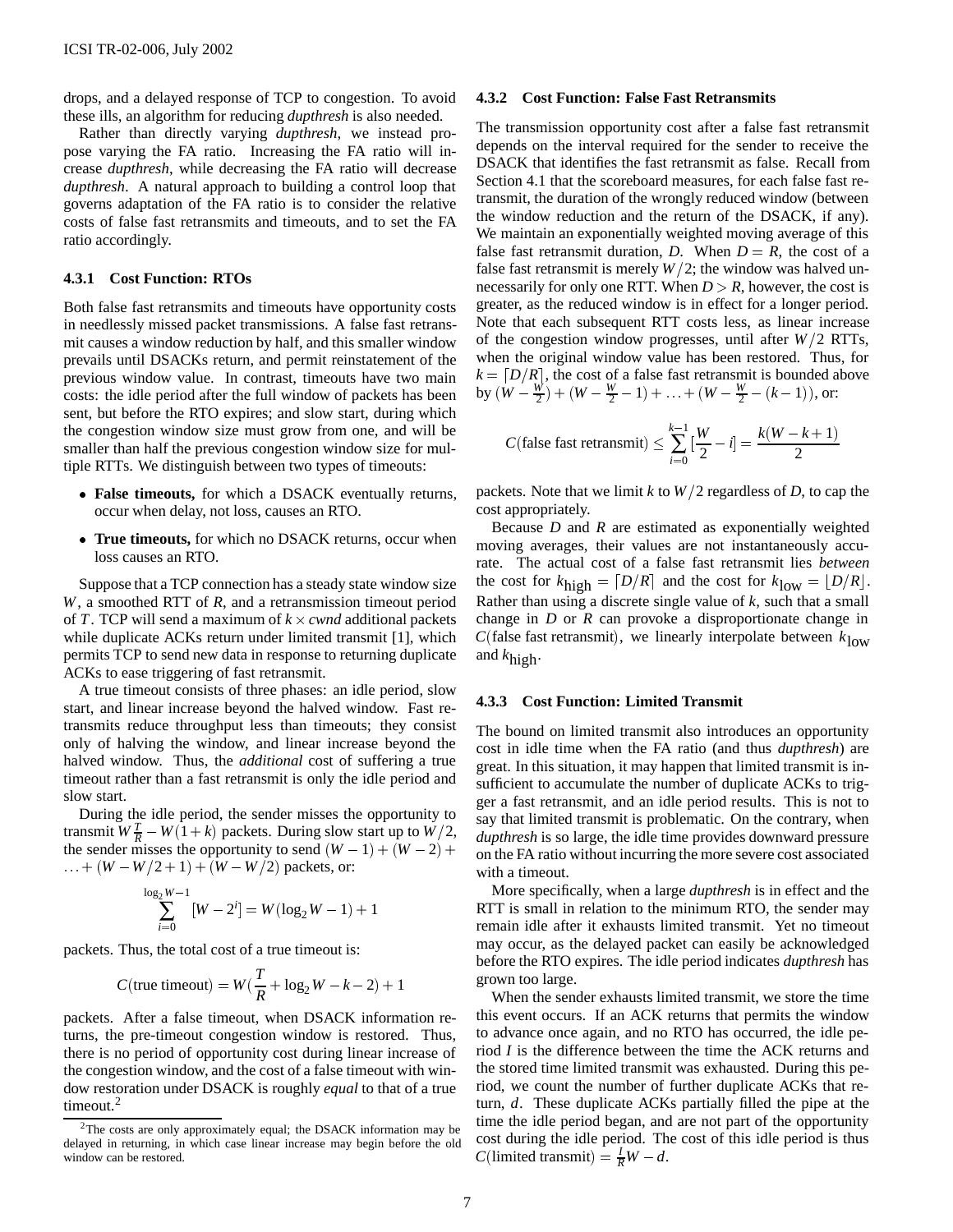Here *W* is the steady state window size, and *R* is the smoothed RTT. By reducing the FA ratio based on the cost of this idle period, we risk increasing the number of false fast retransmits experienced. Thus, we only decrease the FA ratio after a limited-transmit-induced idle period if *C*(limited transmit) <sup>&</sup>gt; *C*(false fast retransmit).

#### **4.3.4 Adapting the FA Ratio: Combined Cost Function**

Having defined the cost functions associated with timeouts, false fast retransmits, and limited transmit, we now explain how they are used together to vary the FA ratio. Let the parameter *S* be the fundamental step by which we adapt the FA ratio. In the results presented herein, we use an *S* of 0.01, chosen to permit fine adjustment of the FA ratio by the control loop. Rules for adapting the FA ratio are:

Upon every false fast retransmit detected, increase the FA ratio by *S*.

Upon every timeout, decrease the FA ratio by

$$
\frac{C(\text{timeout})}{C(\text{false fast retransmit})} S
$$

Upon every limited-transmit-induced idle period, provided  $C$ (limited transmit) >  $C$ (false fast retransmit), decrease the FA ratio by

$$
\frac{C(\text{limited transmit})}{C(\text{false fast retransmit})} S
$$

These rules heuristically adapt the FA ratio (and thus *dupthresh*) in a way that maximizes throughput for a connection experiencing reordering. False fast retransmits cause a gradual increase in the FA ratio. Timeouts and significant idle periods triggered by great *dupthresh* values cause the FA ratio to decrease in proportion to the relative throughput reductions they create, as compared with the throughput reduction associated with a false fast retransmit. We refer to the algorithm that uses these cost functions and rules to adapt the FA ratio as DSACK-TA, for **T**imeout **A**voidance.

These collected enhancements to the sender result in a TCP that achieves significantly greater throughput than a standard SACK TCP, but it is important to note that this disparity does not directly imply any fairness difficulties between a sender using these DSACK enhancements and a sender using standard SACK TCP. It is the reordering that causes standard SACK TCP to perform poorly. A DSACK-enhanced sender doesn't *cause* reordering, and so is not responsible for the poor throughput SACK achieves under reordering. In cases where a DSACKenhanced TCP competes with a SACK TCP on a reordering path, replacing the DSACK TCP with a SACK TCP should not materially improve the performance of the other SACK TCP.

## **4.4 Choosing an Accurate, Conservative RTO**

Karn's Algorithm dictates that retransmitted packets *not* be included in RTT sampling because of the retransmission ambiguity, described in Section 3. On paths where packets are delayed, however, it is the delayed packets that are most likely to provoke retransmissions. Thus, in the presence of reordering, Karn's Algorithm introduces a sampling bias against including long RTT

| Algorithm Name    | Description                        |  |
|-------------------|------------------------------------|--|
| <b>SACK</b>       | <b>Standard SACK</b>               |  |
| <b>DSACK-R</b>    | $DSACK + FFR$ recovery             |  |
| <b>DSACK-FA</b>   | DSACK-R + fixed FA ratio           |  |
| <b>DSACK-FAES</b> | $DSACK-FA + enhanced RTT sampling$ |  |
| <b>DSACK-TA</b>   | DSACK-FA + timeout avoidance       |  |
| <b>DSACK-TAES</b> | $DSACK-TA + enhanced RTT sampling$ |  |
| <b>DSACK-HG</b>   | DSACK-TA + histogram RTO estimator |  |

Table 1: Algorithms compared in simulation. FFR recovery includes detection of False Fast Retransmits with DSACKs and restoration of the old, larger window size.

samples in the RTO estimator. In cases where packets are delayed for significant periods relative to the RTT, this bias may cause TCP to adopt an RTO that is insufficiently conservative, and causes false timeouts.

For all falsely retransmitted packets, either by fast retransmit or timeout, two ACKs return, the second of which is a DSACK. If both these ACKs arrive at the sender, the sender may approximate the RTTs experienced by the packets by pairing the first ACK to return with the first transmission, and the second ACK with the second transmission; computing the time elapsed for each; and taking the mean of these two values as a single RTT sample for the RTO estimator. As before, the scoreboard holds the time information associated with the packet's transmission and retransmission. Note that this mean value doesn't change, regardless of whether the packets and ACKs are paired properly. If one packet was delayed, or both were delayed, the mean of their RTTs will be include a portion of the delay in an RTT sample that otherwise would have been ignored by Karn's Algorithm. The sample cannot exceed the true RTT for the longer of the two delayed packets. In this sense, DSACK enables RTT sampling that is more inclusive for delayed packets, yet still conservative. If no DSACK returns, either the original or retransmitted packet was lost, and we don't sample that packet's RTT. In this sense, we comply with Karn's Algorithm for retransmissions caused by packet drops, but include additional RTT samples for retransmissions caused by packet delays. We term this RTT sampling extension DSACK-ES, for **E**nhanced RTT **S**ampling.

#### **5 Experimental Evaluation**

This section presents simulation results to demonstrate the improvement DSACK-based sender-side algorithms make to TCP's performance over paths that reorder or delay packets. We compare the performance of several variants of DSACK, both those we propose in Section 4 and those proposed by others in prior work. Table 1 summarizes the algorithms we compare in simulation.



We simulate these algorithms in the *ns-2* network simulator [17], version 2.1b8, which includes support for generation of DSACK information at the receiver in its sack1 implemen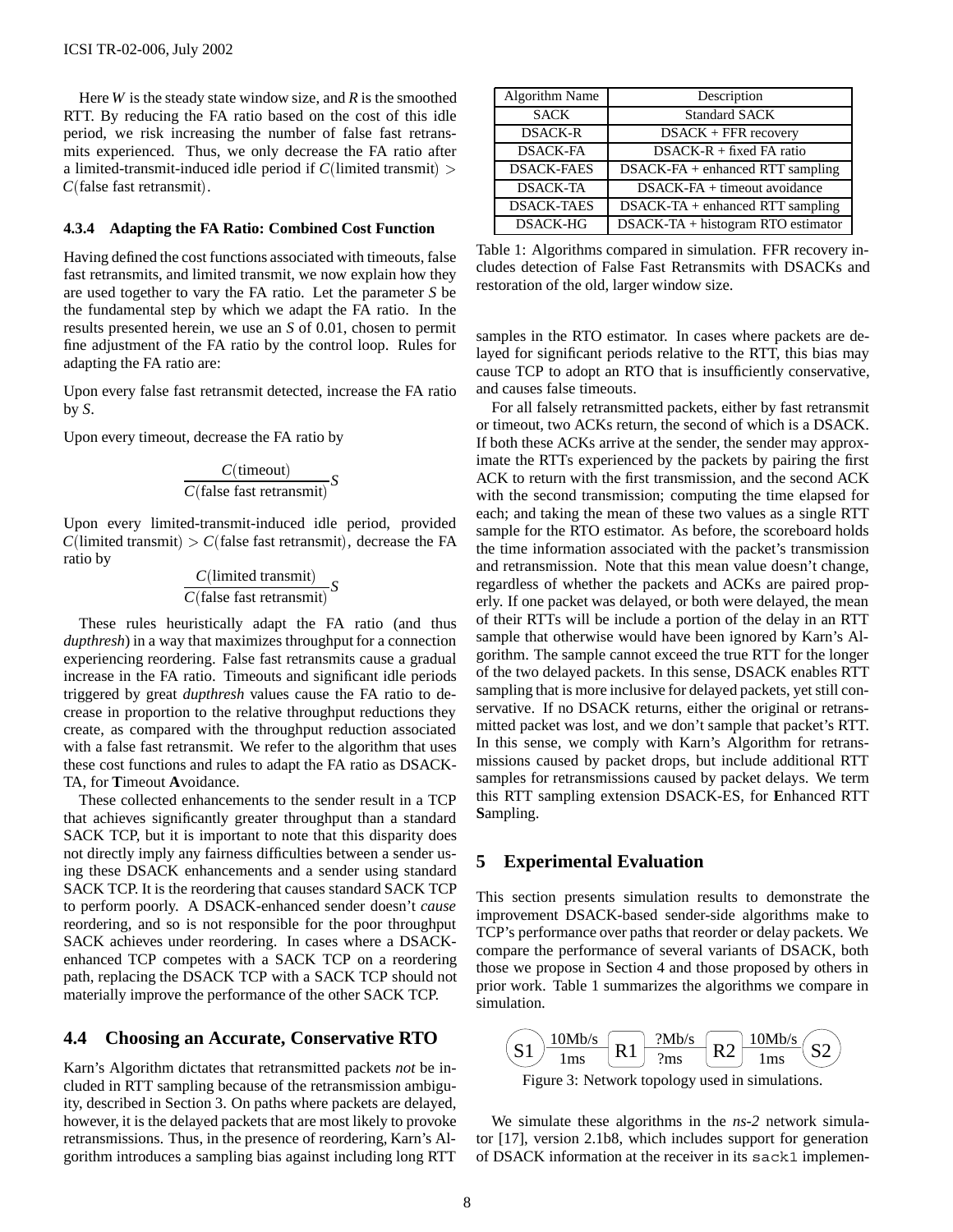tation. To introduce reordering, we extended *ns-2* to delay a configurable percentage of packets that traverse a link. An undelayed packet is forwarded on the link immediately; a delayed one is scheduled to traverse the link later, and a delay later than subsequent packet arrivals introduces reordering. The delay distribution is configurable, such that simulation with delays distributed according to the random processes supported in *ns-2* (normal, exponential, hyperexponential, Pareto, Pareto II, and uniform) is possible. Independently of the delay, we also control the drop rate associated with a link.

We simulate a wide variety of delay (reordering) distributions to demonstrate the value of our algorithms in improving TCP's performance under reordering. Because of space limitations, nearly all the results we present in this paper are for normally distributed reordering lengths. In practice, our algorithms work similarly well for other the other distributions we simulate; in Section 5.5 we demonstrate this fact. We stress that the reordering sources we seek to address result in reordering behaviors that are as tractable for our algorithms as those we simulate. Multipath routing will produce modal delays; successive packets sent on paths with different RTTs will be reordered proportionally to the paths' RTT differences; we consider such a modal distribution in Section 5.6. Parallelism in router forwarding software or hardware will result in relatively short reordering lengths. Satellite links present long propagation delays, and delay packets retransmitted at the link layer by multiples of the RTT. Our simulations are relevant for all these cases.

Our simulations consist of a single, long-lived TCP flow traversing the network topology shown in Figure 3. The flow lasts 1000 seconds. All data points in simulation results plots are the means of five runs with different pseudorandom number generator seeds for the packet reordering process, except where otherwise noted. Reordering events and packet drops are introduced at bottleneck link  $(R_1, R_2)$ , whose link speed and propagation delay we vary. In all simulations, the maximum window size *M* permitted by the sender is fixed at 50 packets. To achieve precise control of the loss behavior of the bottleneck, where the bottleneck link has RTT *R*, we set the capacity *S* (in packets per second) of link  $(R_1, R_2)$  such that  $S = M/R$ . Thus, when we don't introduce a controlled packet delay or dropping process at the link, a TCP flow achieves throughput *S*, and the steady state window size will be exactly  $M = 50$ . Were M greater, the bottleneck link would periodically cause packet drops as TCP's congestion window varied in saw-tooth fashion bracketing 50 packets.

We show other parameters used in our simulations in Table 2. Note that we bound the number of packets TCP may send with limited transmit to be one current congestion window value. This limit ensures that the sender delays window reduction after a loss by fast retransmit no longer than one RTT.

#### **5.1 False Fast Retransmit Avoidance**

We first show how use of DSACK at the sender improves TCP's performance by detecting, recovering from, and avoiding false fast retransmits. Here, the delay of link  $(R_1, R_2)$  is 50 ms. The packet delay process is normally distributed, with a mean of 25 ms and standard deviation of 8 ms, such that most packets selected for delay are delayed between 0 ms and 50 ms. Note that these parameters represent typical Internet link delays, and

| Parameter                         | Value             |  |
|-----------------------------------|-------------------|--|
| Initial FA ratio                  | 90% ile sampled   |  |
| RTT Histogram ratio               | 99.8% ile sampled |  |
| Minimum dupthresh                 | 3 pkts            |  |
| Maximum dupthresh                 | 64 pkts           |  |
| Maximum sending window (maxwnd)   | 50 pkts           |  |
| Limited transmit bound            | $1 \times cwnd$   |  |
| Reordering length sample lifetime | 80 s              |  |
| $\alpha$ in EWMA of FFR duration  |                   |  |

Table 2: Simulation parameters. FFR denotes false fast retransmit.

relatively mild reordering.

#### **5.1.1 Varying Packet Delay Rate**



Figure 4: Throughput *vs.* fraction of delayed packets. 50 ms propagation delay, normally distributed pkt delay, mean 25 ms, stdev 8 ms.



Figure 5: False fast retransmit ratio *vs.* fraction of delayed packets. 50 ms propagation delay, normally distributed pkt delay, mean 25 ms, stdev 8 ms.

First, we vary the percentage of delayed packets from 1% to 30%, without introducing packet drops. As shown in Figure  $4^3$ , as more packets are delayed, the throughput of SACK drops rapidly, but that of DSACK-FA and -TA is better. DSACK-TA performs best, as its throughput decreases much more slowly than that of the other schemes.

DSACK-FA and -TA avoid false fast retransmits by varying *dupthresh*. Figure 5 reveals that the fraction of packets resent with fast retransmit for which retransmission is false under

<sup>&</sup>lt;sup>3</sup>Note that SACK-NODELAY is a single point plotted at  $x = 0$ , and that DSACK-TA-MEAN and DSACK-TA-RTX are plotted atop one another.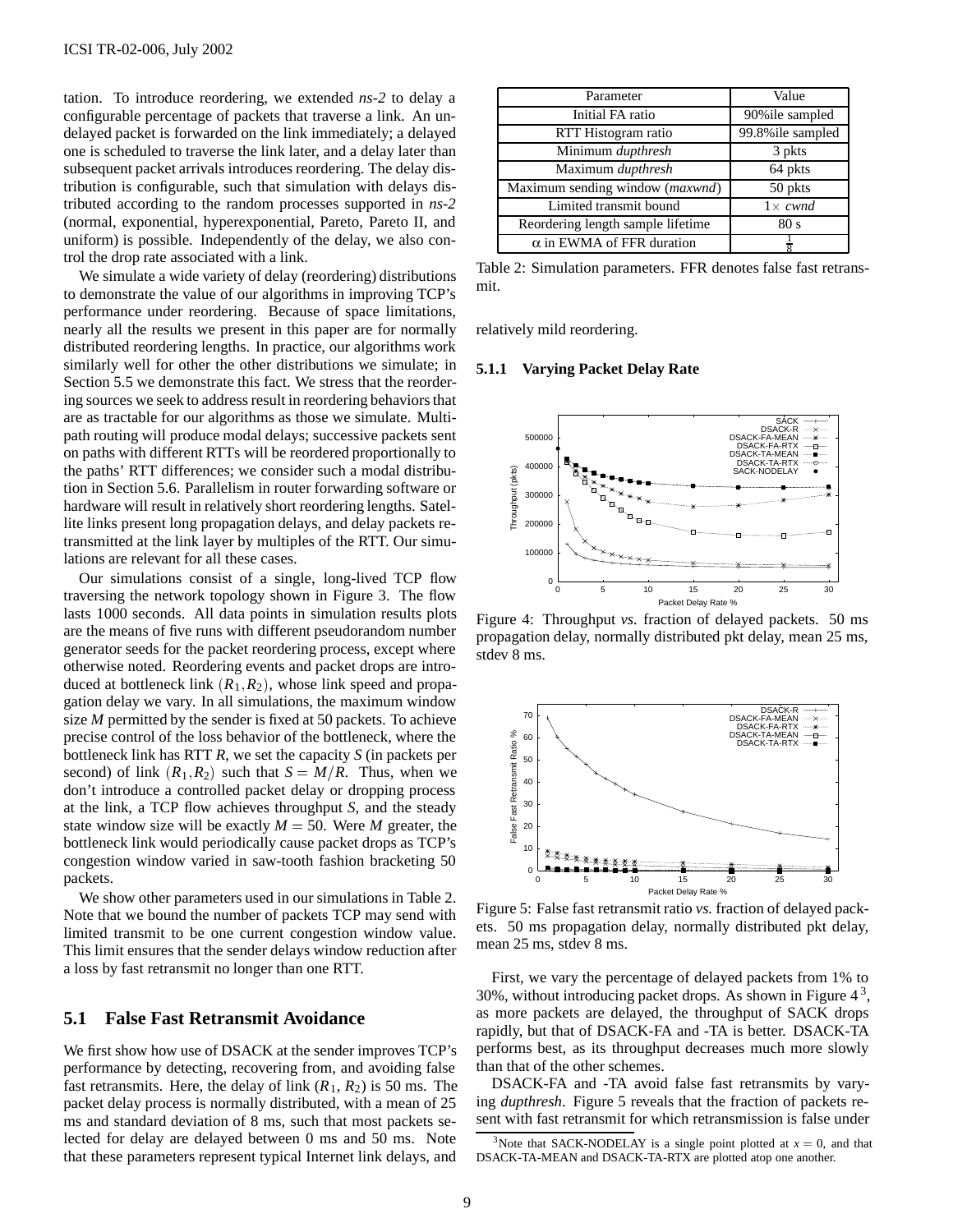DSACK-FA is less than 10%. DSACK-TA prevents still more false fast retransmits. We do not show SACK's fraction of false fast retransmits here because the SACK implementation does not detect these events.

In cases with virtually no RTOs, such as in this simulation, DSACK-TA adjusts the FA ratio to 99% so that most false fast retransmits are avoided. SACK-NODELAY shows the ideal throughput TCP achieves when there is no packet delay. DSACK-TA can maintain over 71% of the throughput possible without packet delays, even when 30% of packets are delayed.

The -RTX and -MEAN variants of the TA and FA algorithms show a comparison of two different strategies for measuring the reordering lengths of retransmitted packets. Recall the ambiguity in matching ACKs with retransmitted packets. The - RTX variant uses the RTX bit [15] (a reserved bit in the TCP header) to mark retransmitted packets and their ACKs differently, thereby resolving the ambiguity. The -MEAN variant uses the technique described in Section 4.1.1, where no RTX bit is used, but instead the two packets are paired with ACKs in the order the ACKs return, and the mean of these two reordering lengths is used as the sample for the reordering length histogram. In all subsequent simulations, plots with no -MEAN or -RTX suffix use the -MEAN variant.

The performance of DSACK-TA-MEAN is comparable to that of DSACK-TA-RTX, but the FA-MEAN variant performs a bit better than the FA-RTX variant. DSACK-FA-MEAN averages the two transmitted packets' measured reordering lengths, while DSACK-FA-RTX uses the reordering length of the original transmission only. In this simulation, the reordering length of the original packet is most often shorter than that of the retransmitted packet because the original packet's ACK usually arrives earlier. Thus, DSACK-FA-MEAN tends to measure slightly longer reorderings, and thus selects a slightly larger *dupthresh*, which in turn causes fewer false fast retransmits. The result is higher throughput for DSACK-FA-MEAN.

#### **5.1.2 Varying Packet Drop Rate**



Figure 6: Throughput *vs.* drop rate. 5% of packets delayed. 50 ms propagation delay, normally distributed pkt delay, mean 25 ms, stdev 8 ms.

Next, we study the behavior of DSACK when packets are both delayed and lost. In this example, 5% of packets are delayed, and the packet drop rate varies between 0% and 2%. As shown in Figure 6, the throughput achieved by DSACK-TA and DSACK-FA decreases sharply as the loss rate increases. As one expects, all TCP variants suffer reduced throughput under loss. As before, SACK-NODELAY shows the throughput SACK TCP achieves under these loss rates when no packets are reordered. In the case of the reordering-robust DSACK variants, a fast retransmit can be identified as a false fast retransmit *only* when there are no packet losses in that window of packets. As the drop rate increases, it becomes increasingly likely that at least one packet drop occurs within a window. As a result, the percentage of false fast retransmits decreases rapidly, and the performance difference between DSACK and SACK diminishes.

# **5.2 Timeout Avoidance**



Figure 7: Throughput *vs.* link propagation delay. 1.4% of packets delayed; 0.6% of packets dropped; uniform packet delay in  $[0, 4P]$ .

Here, we demonstrate the performance benefits of dynamically adapting the FA ratio to balance between false fast retransmits and timeouts. We delay 1.4% of packets and drop 0.6% of packets, and vary the link propagation delay *P* of  $(R_1, R_2)$ between 40 ms and 200 ms. The packet delay time varies uniformly between [0; 4*P*] (up to 2 RTTs). These parameters represent cases in the upper range of Internet link delays, and moderate packet delay.

As shown in Figure 7, DSACK-TA performs best. But this is not because DSACK-TA causes the lowest percentage of false fast retransmits; DSACK-FA actually causes an even smaller percentage. To examine this relationship more closely, we fix the link delay of  $(R_1, R_2)$  at 100 ms, and vary the target FA ratio of DSACK-FA from 95% down to 5%. Figure 8 shows (a) the RTO behavior, (b) the fast retransmit behavior, and (c) the throughput behavior of DSACK-FA under these conditions. In Figure 8a, the fraction of sent packets that encounter timeouts decreases rapidly as the FA ratio decreases from 95% to to 60%, then decreases further only slightly as the FA ratio decreases further. Note that DSACK-TA adaptively chooses an FA ratio of approximately 60%, at this point of diminishing returns below which fewer timeouts are avoided. Figure 8b reveals that as the FA ratio (*dupthresh*) decreases, the actual fraction of fast retransmits will increase. Thus, were DSACK-TA to decrease the FA ratio below 60%, not many timeouts would be avoided, but progressively more fast retransmits would result. Figure 8c shows that DSACK-TA achieves a higher throughput than DSACK-R, which uses a fixed *dupthresh* of 3, and DSACK-FA, which fixes the FA ratio at 90%, because DSACK-TA balances between false fast retransmits and timeouts. Note further in Figure 8c that DSACK-TA adapts *dupthresh* such that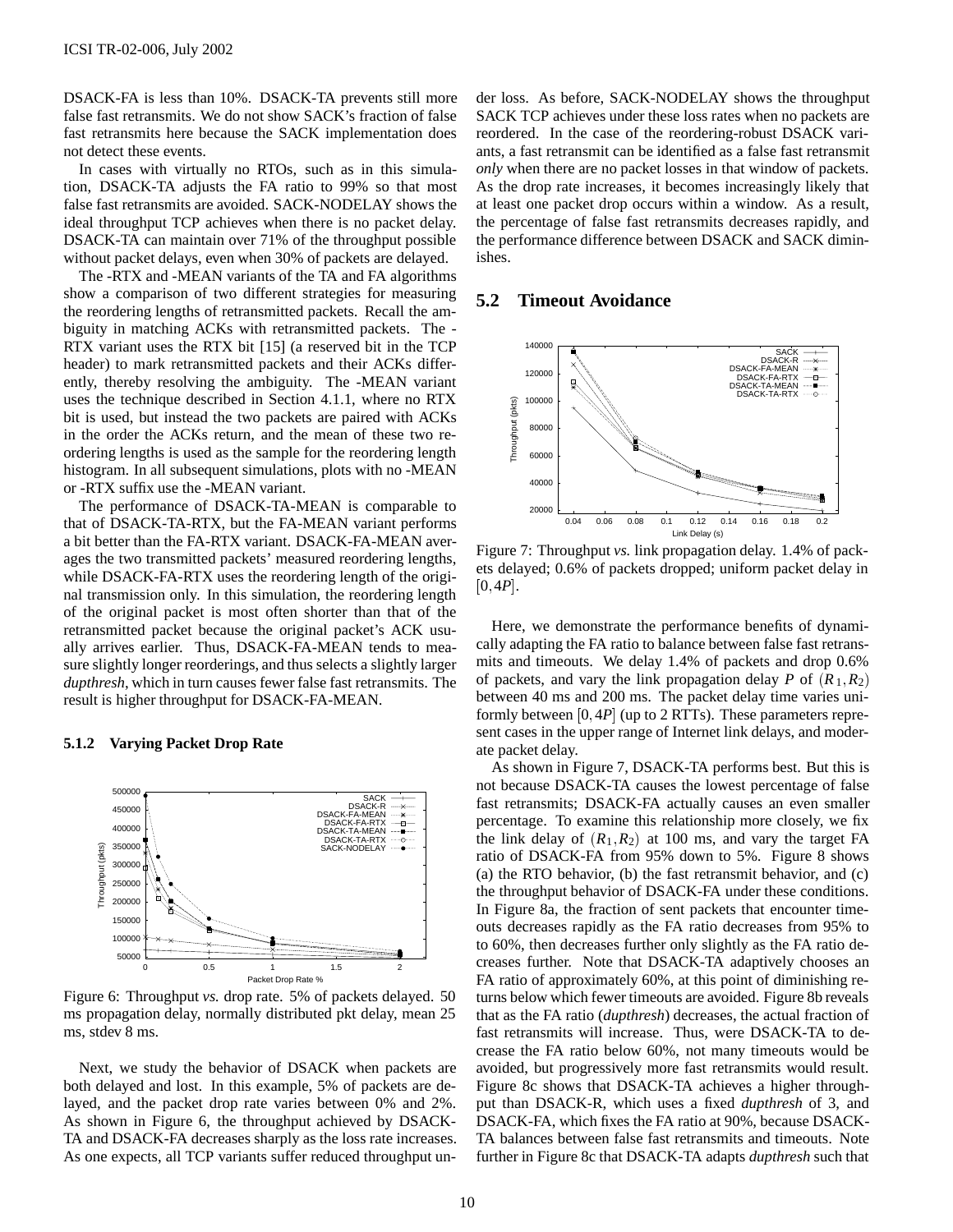

Figure 8: Timeout avoidance: comparing DSACK-FA and DSACK-TA.

it achieves approximately the maximum throughput available among all possible fixed FA ratios.



Figure 9: FA ratio and *dupthresh vs.* simulated time for a single simulation.

Figure 9 shows the dynamic behavior of DSACK-TA as it adapts the FA ratio and *dupthresh* ; note that the ratio oscillates about the 70% point, shown in Figure 8c to offer roughly the maximum throughput among all FA ratios. *dupthresh* oscillates around 25.

Figure 7 shows the effect of increasing the propagation delay of link  $(R_1, R_2)$ . Note that the performance difference between DSACK-TA and DSACK-FA narrows. This phenomenon occurs because as the link delay increases, the idle cost associated with timeout decreases, and the cost difference between a timeout and false fast retransmit does, too. Thus, the performance of DSACK-FA approaches that of DSACK-TA as the link delay increases.

## **5.3 More Conservative RTO Estimator**

We next study the effect of the RTO estimator on the performance of DSACK and SACK. As explained previously, a surfeit of retransmissions provoked by delayed packets may cause Karn's Algorithm to choose RTO values that are biased to be too short, leading to an overly aggressive RTO. In the following, we use a propagation delay *P* of 200 ms for  $(R_1, R_2)$ . We delay 4% of packets, and drop none. Packets are delayed according to a normally distributed process with mean *kP* and standard deviation  $\frac{k}{3}P$ , so that most delays last between 0 and 2kP seconds (mean  $\frac{k}{2}RTT$ s). These parameters, again, represent cases in the upper range of Internet link delays, and the extreme stress of severe packet delays. We observe similar phenomena in cases where the packet delay can exceed the one-second-minimum RTO; satellite links that use link-layer retransmission fall into this category.



Figure 10: Throughput *vs.* average delay time. 4% of packets delayed; no packet drops;  $P = 200$  ms propagation delay; normally distributed pkt delay; mean *kP*; stdev  $\frac{k}{3}P$ .



Figure 11: Fraction of packets that encounter timeout *vs.* average delay time. 4% of packets delayed; no packet drops;  $P = 200$  ms propagation delay; normally distributed pkt delay; mean *kP*; stdev  $\frac{k}{3}P$ .

In Figures 10 and 11, we gradually increase *k* from 4.5 to 8.0. As *k* grows, the RTT of a delayed packet may exceed the mininum RTO of 1 second, and may thus trigger a false timeout. In Figure 10, as packet delay increases, the throughput decreases, as expected. But when *k* goes beyond 5.5, which corresponds to a mean delay of 1.1 seconds in Figure 10, the throughput of DSACK-TA drops sharply and becomes even worse than that of DSACK-FA. It may seem that the timeout avoidance mechanism of DSACK-TA doesn't work well here, but actually, the cause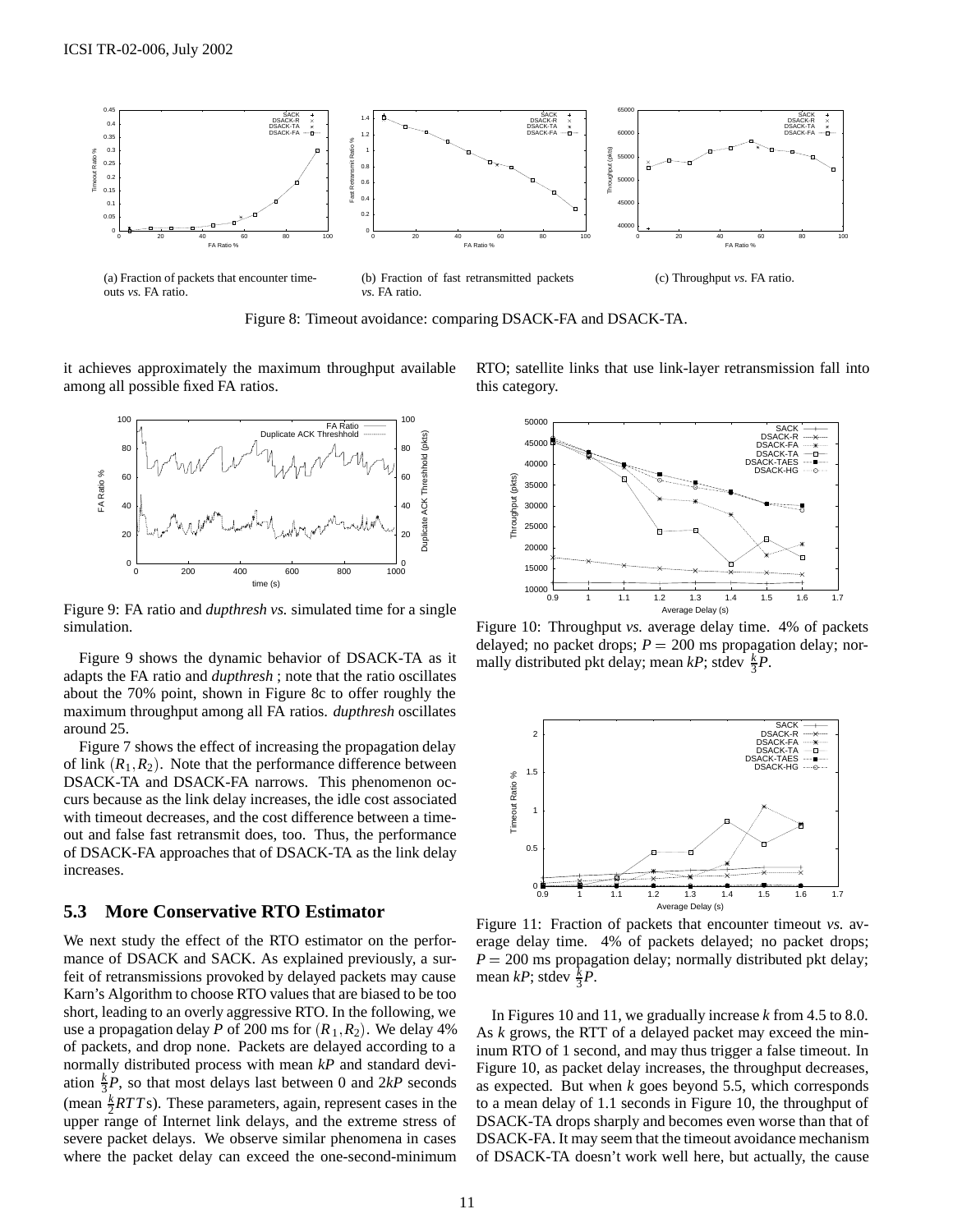is the RTO estimator rather than timeout avoidance. Figure 11 shows that the fraction of packets that encounter timeouts under DSACK-TA increases rapidly, and exceeds that for DSACK-FA after the mean delay surpasses 1.1 seconds. DSACK-TA is designed to avoid timeouts by increasing the number of fast retransmits. But Karn's Algorithm causes false fast retransmits to skew the sampling of RTTs by excluding RTT samples for delayed packets. DSACK-TAES, which implements the enhanced RTT sampling strategy described in Section 4.4, maintains a low incidence of timeouts even when packet delays are severe by including conservative mean RTT samples from packets that experience false retransmits. The more conservative RTO chosen by DSACK-TAES leads to fewer timeouts and increased throughput.



Figure 12: Fraction of packets that encounter timeout *vs.* FA ratio. 4% of packets delayed; no packet drops; 200 ms propagation delay; normally distributed pkt delay; mean 1200 ms, stdev 400 ms.

| SACK                | $1.0 -$ | <b>DSACK-R</b>             |       |
|---------------------|---------|----------------------------|-------|
| DSACK-FA            |         | $3.1$    DSACK-TA          | l 1.6 |
| <b>DSACK-TAES</b> 1 |         | 3.1   DSACK-HG $\vert$ 2.3 |       |

Table 3: Mean RTO (s) across all RTOs.



Figure 13: Throughput *vs.* FA ratio. 4% of packets delayed; no packet drops; 200 ms propagation delay; normally distributed pkt delay; mean 1200 ms, stdev 400 ms.

To look at the interaction between timeout avoidance and the RTO estimator more closely, we fix *k* at 6 and vary the FA ratio from 95% down to 5% in Figures 12 and 13. As shown in Figure 12, the fraction of timeouts under DSACK-FA when the FA ratio is 95% is far less than that under DSACK-TA, which causes more than 0.4% of packets to encounter timeouts. Note further that under DSACK-FA, many more packets encounter timeouts as the FA ratio decreases below 95%, unlike in prior results, where the incidence of timeouts steadily decreases as the FA ratio decreases. Now consider DSACK-FAES, which samples RTTs for packets falsely retransmitted. The incidence of timeouts under DSACK-FAES always remains low. Table 3 reveals the effect of sampling additional RTTs during false retransmits on the mean RTO value during a simulation. Without additional samples, the average RTO used by DSACK-TA is much shorter than that used by DSACK-FA with an FA ratio of 95%. By adding samples for falsely retransmitted packets, DSACK-TAES eliminates the bias against long RTT samples, and restores the RTO to a value comparable with that used by DSACK-FA. For comparison, we include a curve for DSACK-HG, which uses a detailed histogram of RTT samples for each packet, rather than an exponentially weighted moving average, to compute the RTO. DSACK-HG targets the 99.8% point in the cumulative RTT distribution in formulating its RTO estimate. Note that both DSACK-FA and DSACK-TAES are more conservative than DSACK-HG. Thus, the standard EWMA RTO estimator is inherently very conservative if not skewed by false fast retransmits, as compared with the estimate given by a histogram with nearly perfect information concerning the RTT distribution.

Figure 13 shows that timeout avoidance continues to perform well under severe packet delays, once a sufficiently conservative RTO estimator is added to it in DSACK-TAES. DSACK-TAES matches the best throughputs achieved by DSACK-FAES across all FA ratio values, and even DSACK-HG. Even across the range of delays in Figures 10 and 11, DSACK-TAES offers high throughput and low timeout incidence, comparable to those of DSACK-HG.

## **5.4 Robustness to ACK Reordering**

The mechanisms we propose for making the TCP sender robust against reordering address the effects of reordered data packets on the sender's window size. Reordering may also occur on the reverse path, such that ACKs arrive out-of-order at the sender. Because the algorithms we present use the ACK stream to measure the reordering lengths of data packets, it is important to verify that reordered ACKs do not diminish their effectiveness. We confine our interest here to the avoidance of false fast retransmits and false timeouts that are our goals in this paper; reordered ACKs have other effects, including increasing the burstiness of the sender, that have been investigated by others previously.

Figure 14 shows the throughput attained by the previously described DSACK-aware sender variants as the fraction of ACK packets reordered increases. Note that reordered ACKs have no significant negative effect on the sender's throughput, for reasons previously explained in Section 4.1.1. There is similarly negligible effect on throughput for the other link delays and data and ACK packet delay distributions we've simulated, as well.

## **5.5 Independence of Reordering Distribution**

Figure 15 shows that across all reordering length distributions simulated, DSACK-TA achieves similar throughput gains over SACK.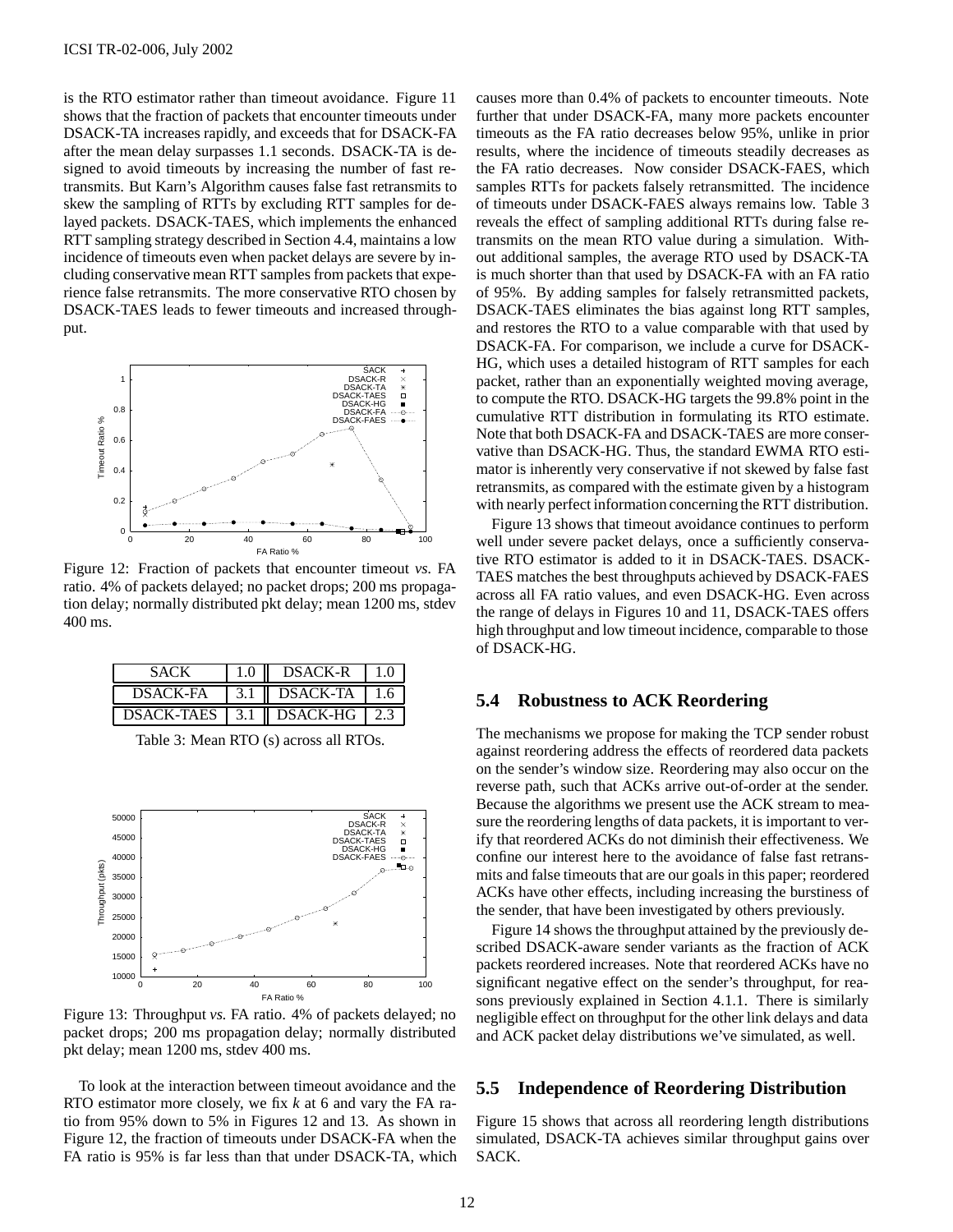

Figure 14: Throughput *vs.* fraction of reordered ACKs. 200 ms propagation delay, 0.5% of data packets dropped, 3.5% of data packets delayed, normally distributed data and ACK pkt delay, mean 100 ms, stdev 33 ms.



Figure 15: Throughput *vs.* fraction of delayed packets. 50 ms propagation delay, mean pkt delay 25 ms.

#### **5.6 Robustness for Multi-Path Routing**



Figure 16: Throughput *vs.* pkt delay. 50 ms propagation delay, no loss.

In Figure 16, we examine DSACK-TA-MEAN's behavior under packet delays similar to those that would be seen if a sender's packets were sent alternately over two paths with different RTTs. If we assume that the RTT of each of the two paths remains fixed, all delayed packets are delayed by the difference between the two paths' RTTs. Here, we examine a case with a 50 ms propagation delay, and simulate 50% of packets being delayed for the same period, representing the RTT difference between the 100 ms RTT path and a longer path. At a delay of zero seconds, all packets are routed on the same path, and there is no reordering. As the delay, and thus the reordering length, increase, DSACK-TA-MEAN continues to offer signif-

icantly increased throughput over SACK. Note that the performance advantage of DSACK-TA-MEAN over SACK begins to diminish at delays longer than 100 ms; at this point, packets are being delayed more than one window's worth. Recall that we restrict limited transmit to one window's worth of packets, to avoid delaying TCP's response to a genuine packet loss. Thus, the performance improvement diminishes because of idle time induced by limited transmit, in accordance with the discussion in Section 2.3. Even with limited transmit of one window and a path RTT difference of two 100 ms RTTs (200 ms), DSACK-TA-MEAN offers a seven-fold throughput improvement over SACK.

#### **5.7 Comparison with Prior Work**

Blanton and Allman propose several techniques for adapting *dupthresh* in response to reordering [7]. They increase *dupthresh* after measuring reorderings, but do not explicitly weigh the tradeoff between false fast retransmits and timeouts. After a timeout, they propose resetting *dupthresh* to 3. An advantage of their proposals is that they require little state at the sender; our false fast retransmit and timeout avoidance algorithms maintain a reordering histogram. This section compares the behavior of Blanton and Allman's algorithms with our own, in the interest of exploring the space of alternatives with different costs in sender-side state.

We begin by characterizing the expected behavioral differences between the algorithms. First, in Blanton and Allman's algorithms, *dupthresh* often increases to a great value, often as great as the maximum reordering length seen during the simulation. This great *dupthresh* value may increase end-to-end delay for dropped packets in cases where the reordering length has a heavy-tailed distribution. When a network path reorders less severely than before, their algorithms without a *dupthresh* decrease strategy must rely on a timeout to reset *dupthresh* to 3. In comparison, in exchange for the extra state associated with the reordering histogram, our timeout avoidance algorithm avoids most false fast retransmits, while ignoring rare and extremely long reorderings. Should reordering lengths change in distribution over time, the histogram reflects any such change, and causes *dupthresh* to change accordingly.

Resetting *dupthresh* to 3 discards history learned about the network's reordering behavior, and re-accumulating history thereafter takes time. Again, in exchange for increased state, use of a reordering length histogram preserves knowledge of the path's characteristics across timeouts.

As timeouts are expensive, Blanton and Allman limit *dupthresh* to 90% of the current congestion window. However, this limit may not always prevent timeouts that could have been avoided with a smaller *dupthresh*—when multiple packets are delayed or lost within a single window, a timeout may be inevitable.

The *dupthresh* limit of  $0.9 \times$  cwnd can't prevent false fast retransmits in cases where reordering lengths are longer than  $0.9 \times$  cwnd, but not long enough to trigger false timeouts with the one-second-minimum RTO. When the congestion window is small, such cases occur frequently.

We use Blanton and Allman's simulator code in *ns-2*, <sup>4</sup> but

<sup>&</sup>lt;sup>4</sup>Their code runs in ns-2.1b7, whereas ours runs in ns-2.1b8. In the interest of maximal comparability of results, we used the TCP parameter defaults from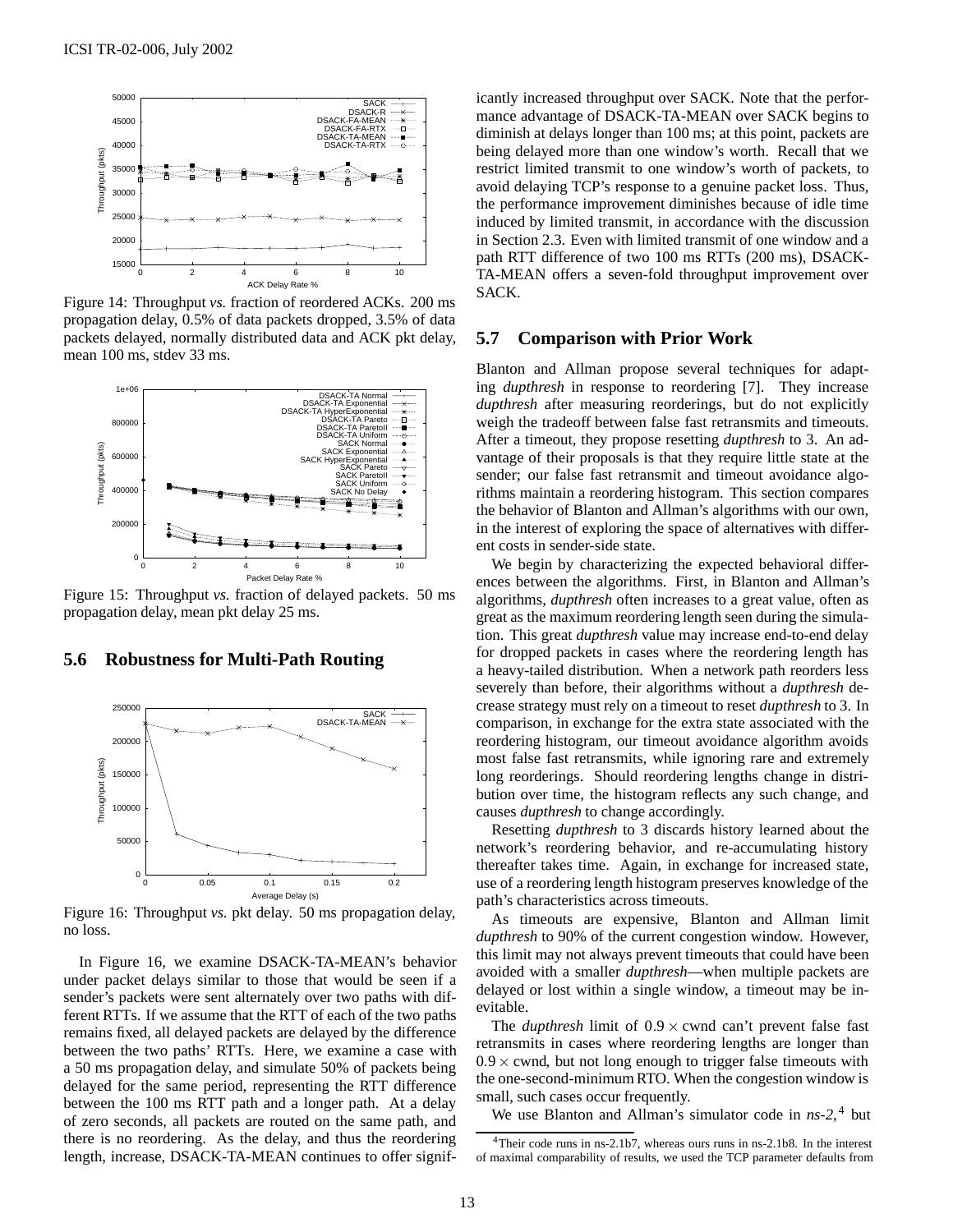with our delay and loss models, used previously in this paper. Our observations after simulating these algorithms on identical networks follow.



Figure 17: Throughput *vs.* average delay time. Link delay *P* = 50 ms; 1% of packets delayed; none dropped. Packet delay normally distributed, mean  $kP$ , stdev  $\frac{k}{3}P$ .



Figure 18: Incidence of fast retransmits *vs.* average delay time. Link delay  $P = 50$  ms; 1% of packets delayed; none dropped. Packet delay normally distributed, mean  $kP$ , stdev  $\frac{k}{3}P$ .

We compare the approaches on a network where link  $(R_1, R_2)$ has  $P = 50$  ms propagation delay,  $S = 4$  Mb/s link capacity, and 1% of packets are delayed according to a normal distribution with mean  $kP$  and standard deviation  $\frac{k}{3}$ , such that most packet delays lie between 0 and 2*kP*. As shown in Figures 17 and 18, we gradually increase *k* from 0.1 to 4.0, and thus vary the packet delay between 5 ms and 200 ms.

The DSACK-BL-XXX curves represent results for Blanton and Allman's algorithms. As shown in Figure 17, when *kP* is small, all schemes perform similarly better than SACK, but as *kP* increases, DSACK-TA achieves increasingly higher throughput as compared with all other schemes we simulated. Figure 18 shows that the fraction of fast retransmits suffered by DSACK-TA hovers around 0%, whereas the other schemes suffer increasingly from fast retransmits as the mean packet delay increases. Here, the  $0.9 \times$  cwnd bound on *dupthresh* prevents the other schemes from avoiding false fast retransmits caused by longer reorderings.

We now explore the behavior of Blanton and Allman's algorithms under bursty packet loss, when multiple packets are dropped within a window. This dropping pattern can occur under low statistical multiplexing, when one or more of the few

|               | No drops | Drops   | No drops | Drops    |
|---------------|----------|---------|----------|----------|
|               | Total    | Total   | FR ratio | FR ratio |
|               | packets  | packets | $\%$     | %        |
| <b>DSACK-</b> | 97184    | 60708   | 0.13     | 0.48     |
| <b>BL-INC</b> |          |         |          |          |
| <b>DSACK-</b> | 103770   | 81916   | 0.03     | 0.19     |
| TA            |          |         |          |          |

Table 4: Throughput and fast retransmit ratios, with and without bursty packet loss.



Figure 19: *dupthresh* values of DSACK-TA and DSACK-BL-INC *vs.* time for a single simulation.

connections is in slow start, and exponential window increase causes a drop-tail router to drop a burst of packets.

Here, link  $(R_1, R_2)$  has  $P = 200$  ms propagation delay, and packets are delayed according to a normal distribution with mean 100 ms and standard deviation 33 ms, such that most packet delays lie between 0 and 200 ms. 2% of the packets are delayed. We further introduce a small fraction (0.02%) of packet drops. Each drop event lasts for a period that varies uniformly in [300; 400] ms, during which all consecutive packets to arrive are dropped. This drop behavior will trigger timeouts even with a  $0.9 \times$  cwnd bound on *dupthresh*. In Table 4, we see that the throughput of DSACK-BL-INC is comparable to that of DSACK-TA when there aren't bursty packet drops. After we introduce a small fraction of bursty packet drops, however, the throughput of DSACK-BL-INC suffers more than that of DSACK-TA, because DSACK-BL-INC experiences more false fast retransmits. Figure 19 shows the variation in *dupthresh* for DSACK-TA and DSACK-BL-INC. Each timeout resulting from a drop burst will cause DSACK-BL-INC to reset *dupthresh* to 3, so that DSACK-BL-INC loses all its reordering length history. Thereafter, it linearly increases *dupthresh* as it encounters reordering. In contrast, DSACK-TA keeps *dupthresh* around the optimal value because it maintains the histogram of reordering events. Thus, DSACK-TA suffers fewer false fast retransmits and offers higher throughput.

We have compared all variants of DSACK under an extensive set of network conditions, where we vary the link delay of  $(R_1, R_2)$  between [50,400] ms; the packet drop rate between  $[0, 9]$  percent; the fraction of delayed packets between  $[0.1, 10]$ percent; and mean packet delays between [25; 1600] ms, using many of the random processes supported in *ns-2* (normal, exponential, hyperexponential, Pareto, Pareto II, and uniform). As expected, DSACK-TAES has the best overall performance because it combines the benefits of false fast retransmit avoidance, timeout avoidance, and enhanced RTT sampling. Under a few

<sup>2.1</sup>b8 when running their code in 2.1b7.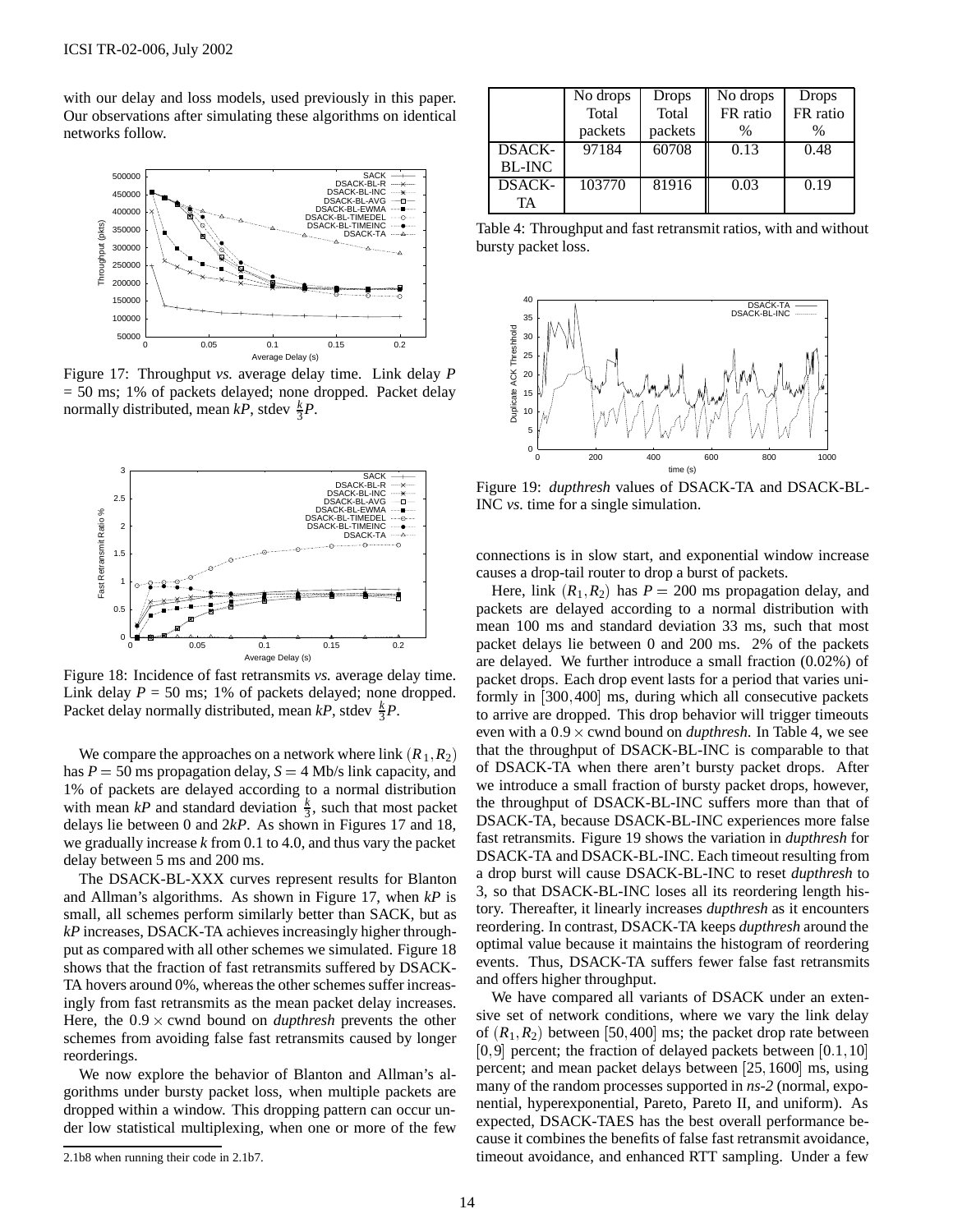cases, other schemes, especially DSACK-FA or DSACK-BL-TIMEINC, offer slightly better throughput than DSACK-TAES. In these cases, the throughput differences are mostly  $\leq 5\%$ , and  $all < 10\%$ . We believe the factors at work in these cases include:

- Our cost functions use an EWMA to estimate some of the parameters, such as steady state window size and duration of false fast retransmits. The averages thus computed are not instantaneously accurate.
- The control loop for adapting the FA ratio takes time to converge to its optimum from its initial value. After it converges, it oscillates about this value.

# **6 Future Work**

While we've exhaustively evaluated RR-TCP in simulation, we look forward to implementing it for a widely distributed host operating system, such as Linux or FreeBSD. Completing this implementation will allow us to gain deployment experience with the enhanced protocol, as well as learn how to minimize the processing overhead it incurs.

In this paper, we've pursued only sender-side designs for reordering robustness. These designs require the sender to store extra state for each connection in the SACK scoreboard, and in the reordering histogram. For a busy server with many thousands of open connections, these additional state requirements may be burdensome. We believe RR-TCP can be built in a receiver-side fashion, whereby the receiver measures reordering and keeps the relevant histogram, applies the *dupthresh* adjustment algorithms, and dynamically informs the sender of the *dupthresh* value it should use, perhaps in a TCP option. This design devolves the reordering-related state requirements from the server to each client, at the cost of requiring a modification to the over-the-wire protocol.

A reordering-robust transport protocol is one step toward viable multi-path routing. But other transport problems in spreading a single flow's packets over multiple paths remain unaddressed. The different paths packets take may not only have different RTTs, but also different loss rates. Understanding TCP's behavior in such cases will require further study.

TCP's congestion control algorithms act at a granularity of a single window. Choosing the number of packets that limited transmit may send affects the maximum reordering length for which RR-TCP can avoid false fast retransmits. When limited transmit permits multiple windows of packets to be sent, the result is reordering robustness at a granularity greater than a single window. While ACK-clocking ensures limited transmit does not cause TCP to be unresponsive to congestion in the long term, the choice of the maximum allowed extent of limited transmit bears further investigation.

This paper has considered only long-lived flows in the interest of simplifying the evaluation of algorithms' properties. Many web transfers are short-lived. We believe that sharing reordering state (*i.e.,* the reordering histogram and/or FA ratio) between short-lived flows that occur serially in time will confer the benefits of RR-TCP to short-lived flows. We further believe that there is little to no risk to the network in sharing this state in this way; it is not congestion state, but reordering state, and thus will not cause a sender to send more aggressively than current network conditions permit.

The cost functions we use to adapt the FA ratio make decisions based on individual false fast retransmit, timeout, and limited transmit idling events. We plan to investigate whether further history, in the form of event counts for some past period for each of these event types, can be used to adapt the FA ratio in a way that causes it to converge more quickly to the optimal value, or to change more smoothly over time, and how either of these outcomes affects the throughput RR-TCP achieves.

Finally, in some network environments, even the modified, conservative RTO estimator described in this work may not be conservative enough. In multi-hop ad hoc networks, RTTs are extremely variable because of link-layer ARQ. IEEE 802.11 [12], for example, backs off exponentially between linklayer retransmissions, and delays all subsequent packets during such backoff periods. A cascaded chain of many such hops offers formidable RTT variability. TCP estimates the RTO by  $RTO = SRTT + kRTTVAR$ . For the standard TCP RTO estimator [21],  $k = 4$ . A control loop to increase *k* dynamically in response to spurious timeouts, and decay *k* back to a minimum of 4 during periods without spurious timeouts, may aid in making TCP's RTO estimator sufficiently conservative in environments where RTTs are severely variable.

# **7 Conclusion**

We have presented extensions to TCP that allow the sender to distinguish between reordering and loss, in the interest of improving TCP's robustness on paths that reorder packets. Our extensions use a histogram of the reordering lengths packets experience to adapt TCP's *dupthresh*, and a control loop to adapt the FA ratio, the fraction of reordering events that the sender should avoid misidentifying as losses. Our simulations on networks over a wide range of link delays, packet delays, and loss patterns show that our DSACK-TAES variant of RR-TCP consistently improves TCP's throughput significantly in the face of reordering, as compared with both standard SACK TCP and previously published reordering robustness enhancements to SACK TCP.

The key novel feature of RR-TCP is its use of *timeout avoidance*; our control loop for varying the FA ratio is mindful not only of the costs of false fast retransmits, but also of the costs of timeouts and idle periods during limited transmit. The control loop converges to an FA ratio that offers throughput very nearly as great as the maximum attainable under any fixed FA ratio. Also, using a reordering histogram at the sender allows the sender to profit from knowledge of a connection's reordering history, even across timeouts. It is noteworthy that just as limited transmit aids in avoiding timeouts when *dupthresh* is fixed at three, it aids in avoiding timeouts under RR-TCP; the limited transmit cost function allows RR-TCP to reduce the FA ratio, and hence *dupthresh*, without having to incur a costly timeout in many circumstances. Finally, sampling RTTs for delayed packets in RR-TCP significantly improves TCP's throughput by ensuring that the RTO estimator is sufficiently conservative when packets are severely delayed.

Our experimental evaluation of RR-TCP reveals much about the nature of the reordering problem. As the loss rate increases, the sender's window is kept small by congestion avoidance, and reordering doesn't limit throughput—congestion does. As the length of reorderings increases beyond the permitted extent of